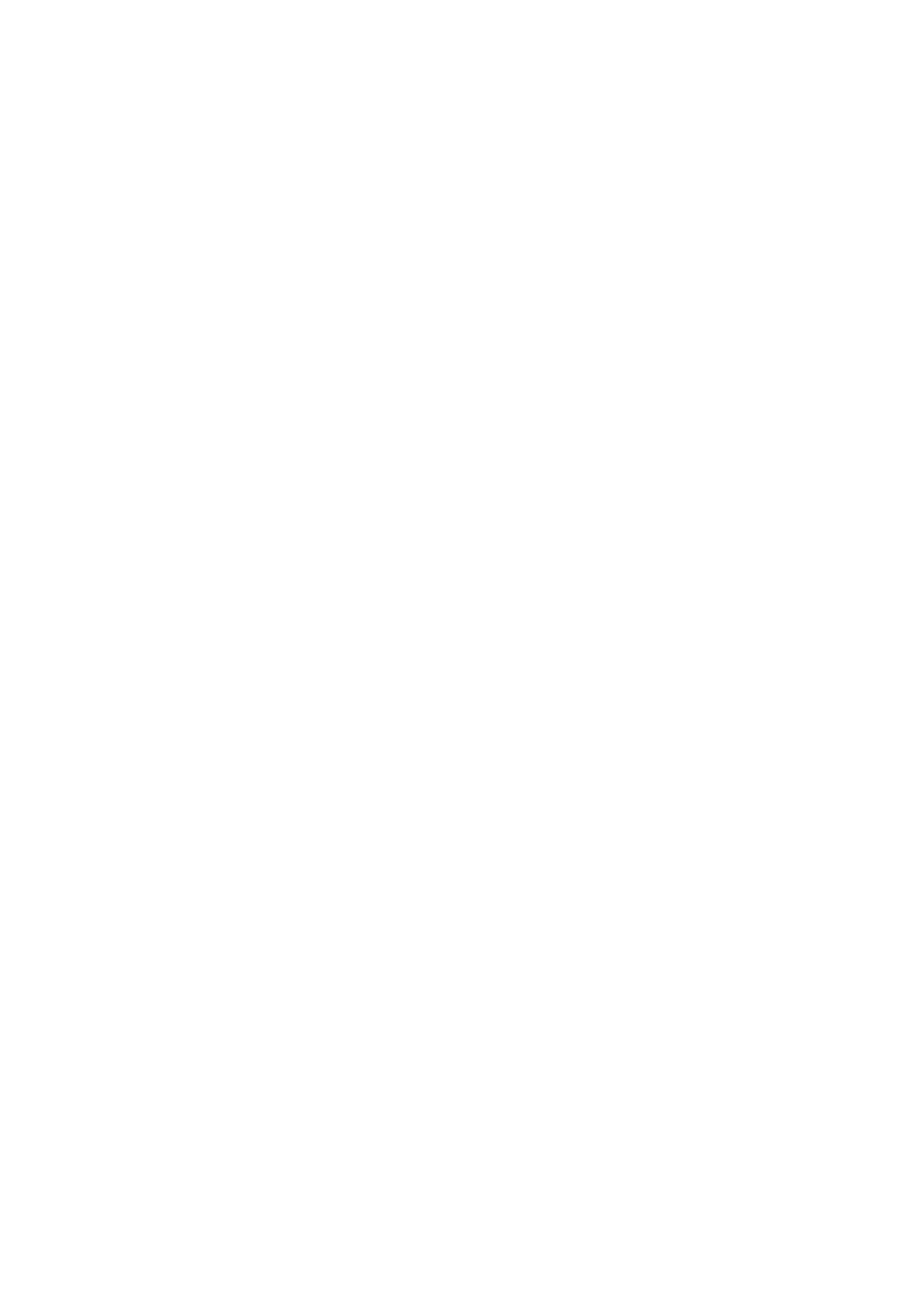# **CONTENTS**

# **TEXTS ADOPTED**

# **P8\_TA-PROV(2015)0090 Mobilisation of the European Globalisation Adjustment Fund: application EGF/2014/017 FR/Mory-Ducros - France** *(A8-0124/2015 - Rapporteur: Jean-Paul Denanot)* European Parliament resolution of 15 April 2015 on the proposal for a decision of the European Parliament and of the Council on the mobilisation of the European Globalisation Adjustment Fund, in accordance with point 13 of the Interinstitutional Agreement of 2 December 2013 between the European Parliament, the Council and the Commission on budgetary discipline, on cooperation in budgetary matters and on sound financial management (application EGF/2014/017 FR/Mory-Ducros, from France) (COM(2015)0068 – C8-0058/2015 – 2015/2056(BUD))............................................................. 1 **P8\_TA-PROV(2015)0091 Decision establishing the Social Protection Committee \*** *(A8-0066/2015 - Rapporteur: Marita Ulvskog)* European Parliament legislative resolution of 15 April 2015 on the draft Council decision establishing the Social Protection Committee and repealing Decision 2004/689/EC (05126/2015 – C8-0025/2015 – 2015/0802(CNS)) ...................................................................... 7 **P8\_TA-PROV(2015)0092 Decision establishing the Employment Committee \*** *(A8-0065/2015 - Rapporteur: Marita Ulvskog)* European Parliament legislative resolution of 15 April 2015 on the draft Council decision establishing the Employment Committee and repealing Decision 2000/98/EC (05125/2015 – C8-0026/2015 – 2015/0801(CNS)) .................................................................... 10 **P8\_TA-PROV(2015)0093 Amendment of the multiannual financial framework for the years 2014-2020 \*\*\*** *(A8-0125/2015 - Rapporteurs: Jan Olbrycht, Isabelle Thomas)* European Parliament legislative resolution of 15 April 2015 on the draft Council regulation amending Regulation (EU, Euratom) No 1311/2013 laying down the multiannual financial framework for the years 2014/2020 (05479/2015 – C8-0047/2015 – 2015/0010(APP)) ........................................................................................................................ 11 **P8\_TA-PROV(2015)0094 Armenian genocide 100th anniversary** *(B8-0342, 0343, 0344, 0346, 0347, 0348 and 0349/2015)* European Parliament resolution of 15 April 2015 on the centenary of the Armenian Genocide (2015/2590(RSP))....................................................................................................... 15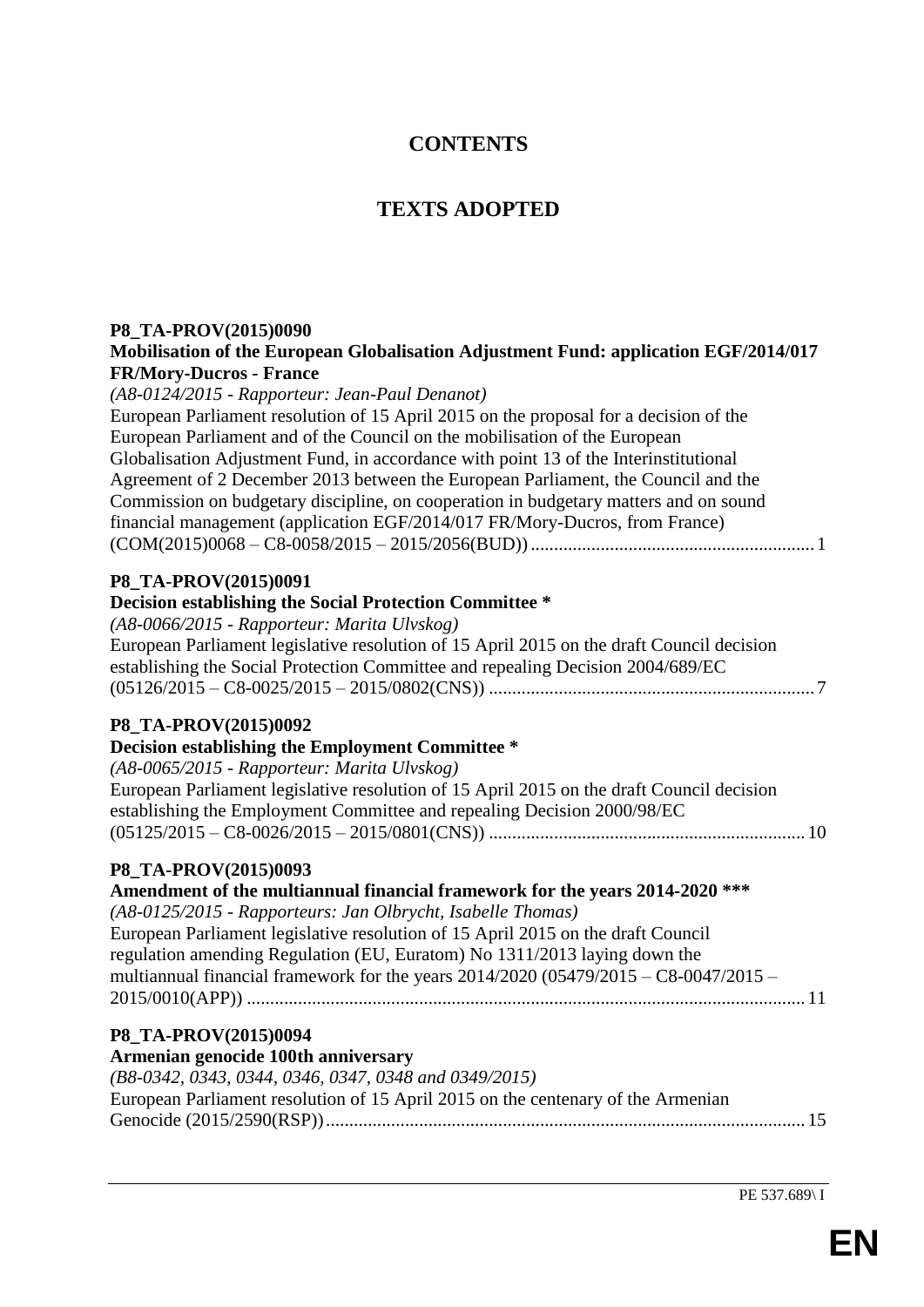### **P8\_TA-PROV(2015)0095**

# **International Roma Day – anti-Gypsyism in Europe and EU recognition of the memorial day of the Roma genocide during WW II**

*(B8-0326/2015)*

| European Parliament resolution of 15 April 2015 on the occasion of International Roma |  |
|---------------------------------------------------------------------------------------|--|
| Day – anti-Gypsyism in Europe and EU recognition of the memorial day of the Roma      |  |
|                                                                                       |  |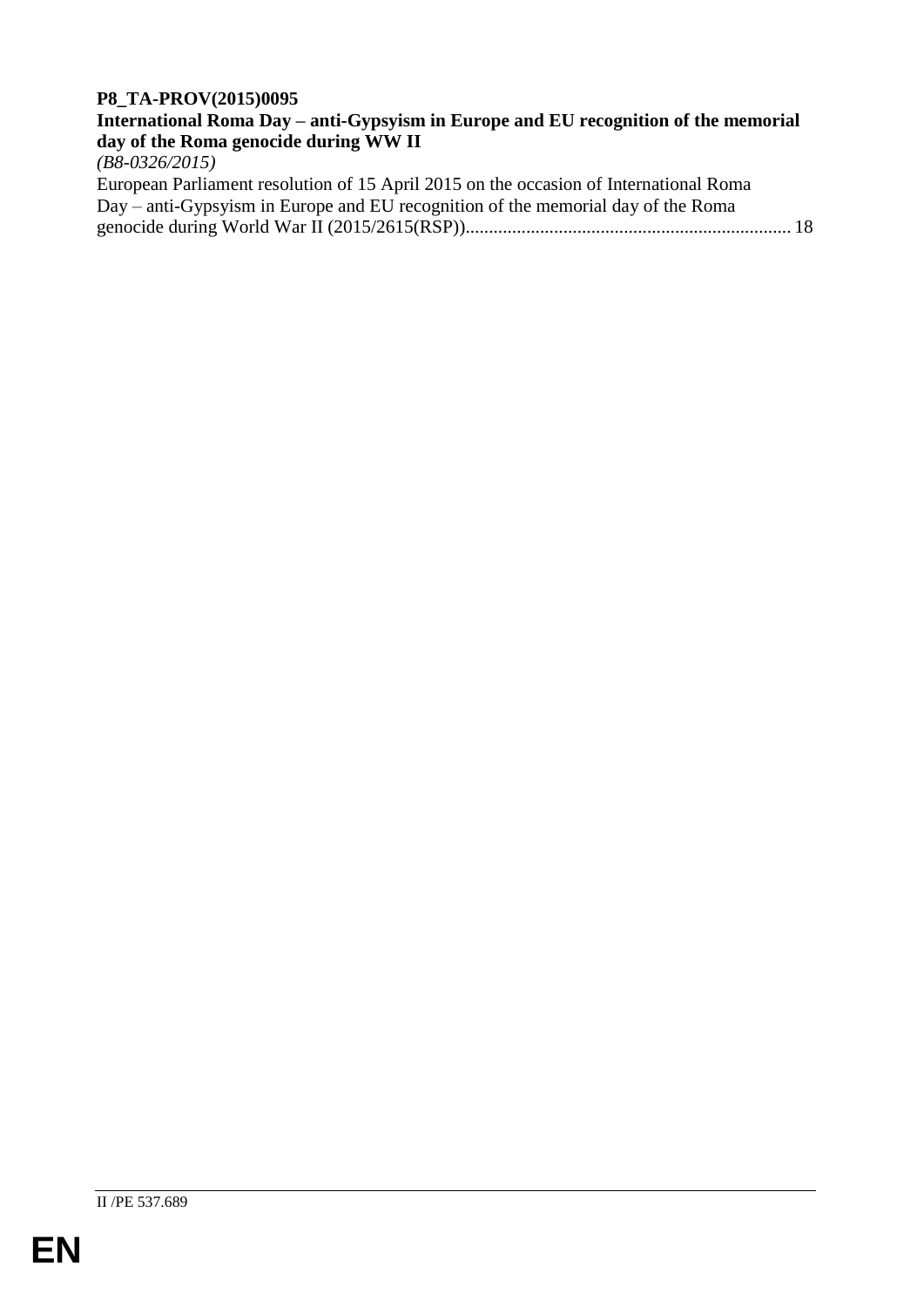

# **P8\_TA-PROV(2015)0090**

# **Mobilisation of the European Globalisation Adjustment Fund: application EGF/2014/017 FR/Mory-Ducros - France**

**European Parliament resolution of 15 April 2015 on the proposal for a decision of the European Parliament and of the Council on the mobilisation of the European Globalisation Adjustment Fund, in accordance with point 13 of the Interinstitutional Agreement of 2 December 2013 between the European Parliament, the Council and the Commission on budgetary discipline, on cooperation in budgetary matters and on sound financial management (application EGF/2014/017 FR/Mory-Ducros, from France) (COM(2015)0068 – C8-0058/2015 – 2015/2056(BUD))**

- having regard to the Commission proposal to the European Parliament and the Council  $(COM(2015)0068 - C8-0058/2015),$
- having regard to Regulation (EU) No 1309/2013 of the European Parliament and of the Council of 17 December 2013 on the European Globalisation Adjustment Fund (2014- 2020) and repealing Regulation (EC) No  $1927/2006<sup>1</sup>$  (EGF Regulation),
- having regard to Council Regulation (EU, Euratom) No 1311/2013 of 2 December 2013 laying down the multiannual financial framework for the years  $2014-2020^2$ , and in particular Article 12 thereof,
- having regard to the Interinstitutional Agreement of 2 December 2013 between the European Parliament, the Council and the Commission on budgetary discipline, on cooperation in budgetary matters and on sound financial management<sup>3</sup> (IIA of 2 December 2013), and in particular point 13 thereof,
- having regard to the trilogue procedure provided for in point 13 of the IIA of 2 December 2013,
- having regard to the letter of the Committee on Employment and Social Affairs,

 $\overline{a}$ <sup>1</sup> OJ L 347, 20.12.2013, p. 855.<br><sup>2</sup> OJ L 347, 20.12.2013, p. 884.

<sup>&</sup>lt;sup>2</sup> OJ L 347, 20.12.2013, p. 884.

<sup>3</sup> OJ C 373, 20.12.2013, p. 1.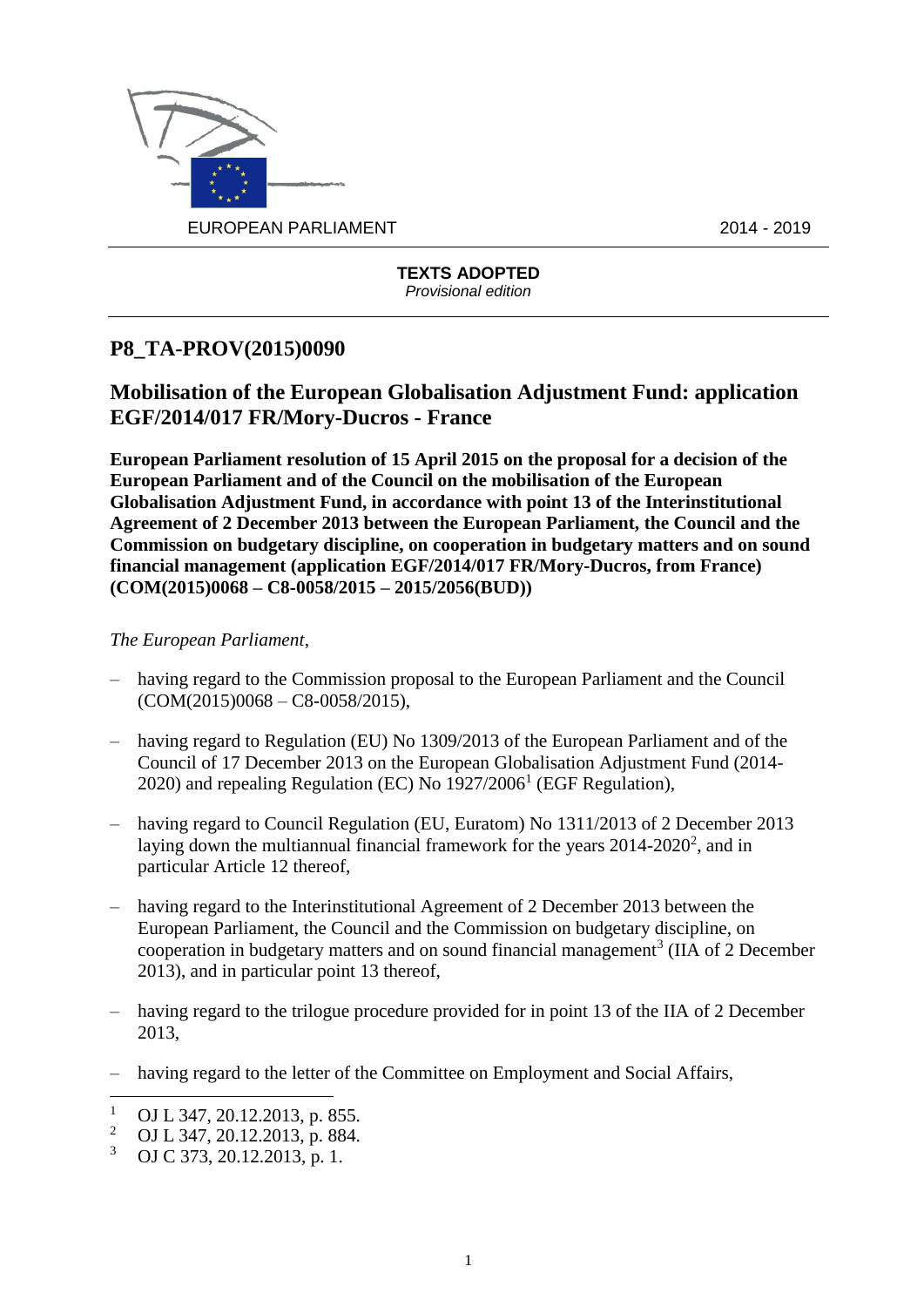- having regard to the letter of the Committee on Regional Development,
- having regard to the report of the Committee on Budgets (A8-0124/2015),
- A. whereas the Union has set up legislative and budgetary instruments to provide additional support to workers who are suffering from the consequences of major structural changes in world trade patterns or of the global financial and economic crisis and to assist their reintegration into the labour market,
- B. whereas the Union's financial assistance to workers made redundant should be dynamic and made available as quickly and efficiently as possible, in accordance with the Joint Declaration of the European Parliament, the Council and the Commission adopted during the conciliation meeting on 17 July 2008, and having due regard to the IIA of 2 December 2013 in respect of the adoption of decisions to mobilise the EGF,
- C. whereas the adoption of the EGF Regulation reflects the agreement reached between the Parliament and the Council to reintroduce the crisis mobilisation criterion, to increase the Union financial contribution to 60 % of the total estimated cost of proposed measures, to increase efficiency for the treatment of EGF applications in the Commission and by the Parliament and the Council by shortening the time for assessment and approval, to widen eligible actions and beneficiaries by introducing self-employed persons and young people and to finance incentives for setting up own businesses,
- D. whereas France submitted application EGF/2014/017 FR/Mory-Ducros for a financial contribution from the EGF, following 2513 redundancies in Mory-Ducros SAS operating in the NACE Rev. 2 division 49 ('Land transport and transport via pipelines') with redundancies spread over 84 sites in the whole of mainland France,
- E. whereas the application fulfils the eligibility criteria set up by the EGF Regulation,
- 1. Agrees with the Commission that the conditions set out in Article  $4(1)(a)$  of the EGF Regulation are met and that, therefore, France is entitled to a financial contribution under that Regulation;
- 2. Notes that the French authorities submitted the application for EGF financial contribution on 6 October 2014, and that its assessment was made available by the Commission on 23 February 2015; welcomes the speedy evaluation of less than five months;
- 3. Notes that the total costs are EUR 10 087 000, of which EUR 35 000 is dedicated to control and certification, and that the financial contribution of the EGF amounts to EUR 6 052 200, which represents 60 % of the total costs;
- 4. Considers that the redundancies in Mory-Ducros SAS are linked to the general decline in physical output in Europe, which lead to a the reduction in volumes to be transported and triggered a price war in the road haulage sector , resulting in a steady deterioration in operating margins and a series of losses for the sector in France since 2007; notes that this has been followed by a wave of bankruptcies, including that of Mory-Ducros; concludes that those events are directly linked to the global financial and economic crisis;
- 5. Emphasises that as a result of the settlement following the closure of Mory-Ducros SAS, a newly-created entity MORY Global acquired 50 agencies out of a total of 84 and re-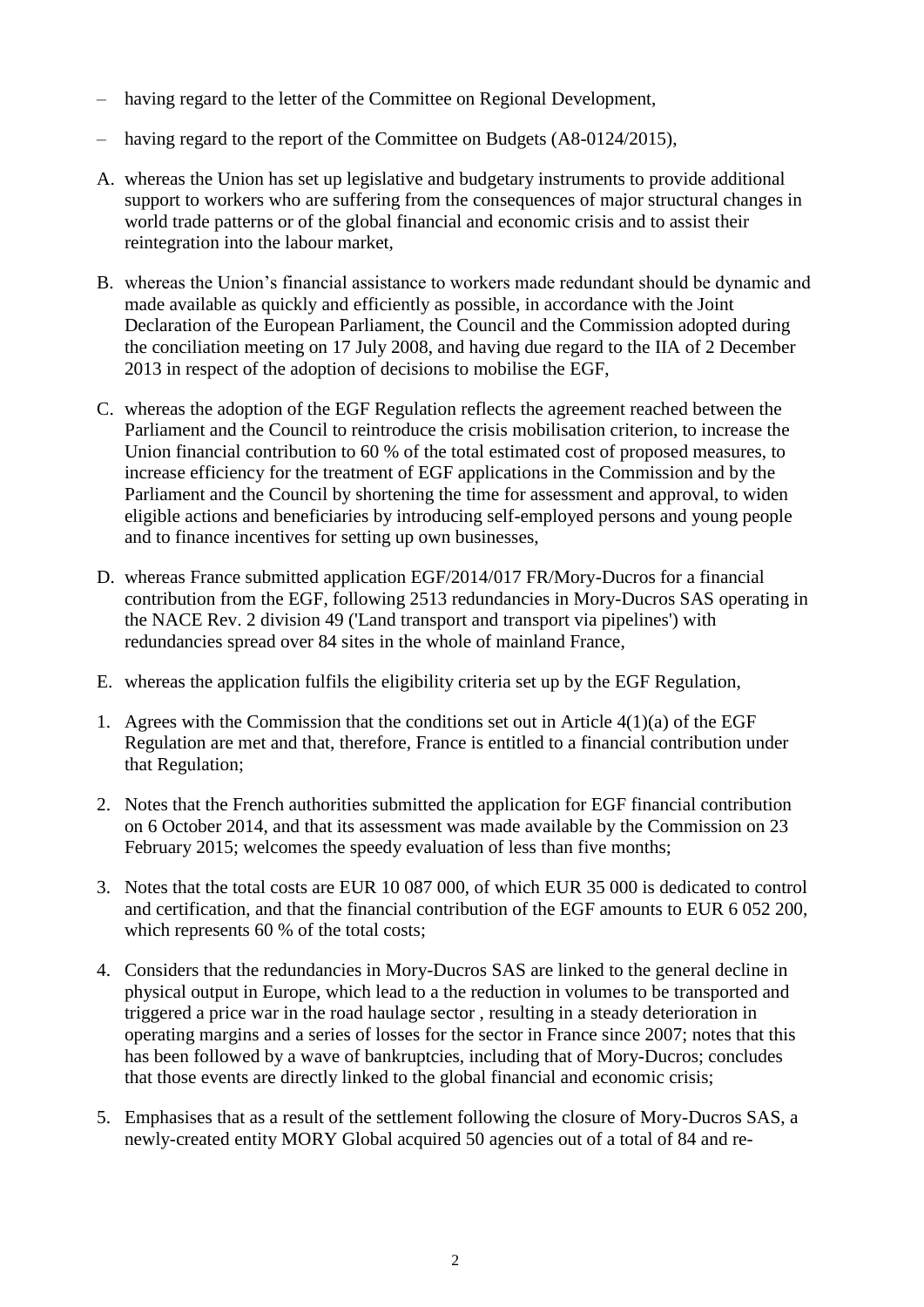employed 2 107 workers out of 4 911 and, therefore, 2 804 workers were effectively made redundant;

- 6. Underlines that over 17 % of the beneficiaries expected to be targeted by the proposed actions are in the 55-64 age group and that their participation in the proposed support measures would help them to avoid long-term unemployment and social exclusion;
- 7. Notes that, to date, the 'Land transport and transport via pipelines' sector has been the subject of another EGF application (EGF/2011/001 AT/Nieder- und Oberoesterreich) which was also based on the global financial and economic crisis;
- 8. Welcomes the fact that, in order to provide workers with speedy assistance, the French authorities decided to initiate the implementation of the personalised services to the affected workers on 24 February 2014, well ahead of the decision and even the application on the granting the EGF support for the proposed coordinated package;
- 9. Notes that the personalised services to be provided consist of only one action to be implemented by a one-stop-shop (Cellule de reclassement) which is run by three contracting agencies; notes that France requests only the funding of this one-stop-shop from the EGF; expects the Commission and the French authorities to strictly follow the principle according to which payments to the agencies will be made by instalment and on the basis of results achieved;
- 10. Notes that the three contractors operating the Cellule de reclassement were selected by the judicial administrator following consultations with the representatives of the redundant workers, the objective being to cover mainland France as much as possible and to ensure the re-integration of the largest possible number of the targeted workers;
- 11. Considers that the monitoring of the activity of the agencies by means of regular written reports ensures the appropriate use of the EGF funding to provide participants with a personalised career path, a sufficient number of job offers and mentoring for business creation within the framework of the one-stop-shop system;
- 12. Recalls that EGF funding is intended to help the workers find new employment through training and not in any case to support the agencies and their administrative costs;
- 13. Notes that the task of the contractors is to assist and guide the redundant workers and help them find solutions enabling them to remain in the labour market and start new jobs;
- 14. Considers that workers in the 55-64 age group are at a higher risk of prolonged unemployment and exclusion from the labour market; considers therefore that these workers have specific needs when it comes to providing them with a personalised approach;
- 15. Recalls that in line with Article 7 of the EGF Regulation, the design of the coordinated package of personalised services should anticipate future labour market perspectives and required skills and should be compatible with the shift towards a resource-efficient and sustainable economy;
- 16. Welcomes the use of the European Social Fund for further active measures (e.g. longer training courses), which are not included in the application submitted by France;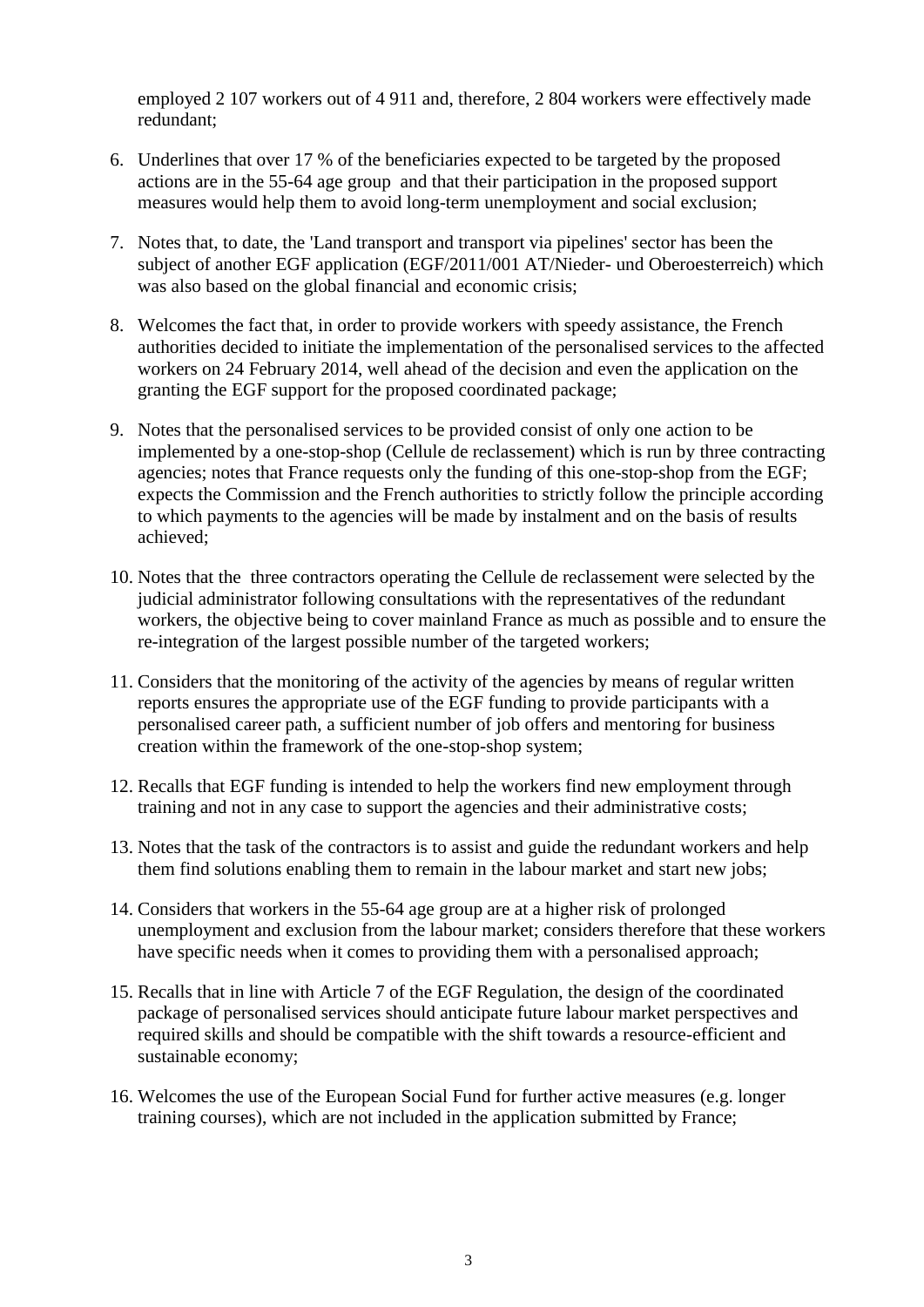- 17. Deplores the absence of funds devoted to EGF communication and promotion measures; considers that publicity and information around these actions plays an important role not only in attracting beneficiaries, but also in highlighting the Union's action in the social field;
- 18. Expects that the French authorities will comply with the provisions of the EGF Regulation as regards providing information and publicising the funded actions, despite the fact that the they did not request funding for preparatory activities, management and information and publicity;
- 19. Notes that the information provided on the coordinated package of personalised services to be funded from the EGF includes information on complementarity with actions funded by the Structural Funds; stresses that the French authorities confirm that the eligible actions do not receive assistance from other Union financial instruments; reiterates its call to the Commission to present a comparative evaluation of those data in its annual reports in order to ensure full respect of the existing regulations and that no duplication of Union-funded services can occur;
- 20. Appreciates the improved procedure put in place by the Commission, following the Parliament's request for the accelerated release of grants; notes the time pressure that the new timetable implies and the potential impact on the effectiveness of case instruction;
- 21. Approves the decision annexed to this resolution;
- 22. Instructs its President to sign the decision with the President of the Council and arrange for its publication in the *Official Journal of the European Union*;
- 23. Instructs its President to forward this resolution, including its annex, to the Council and the Commission.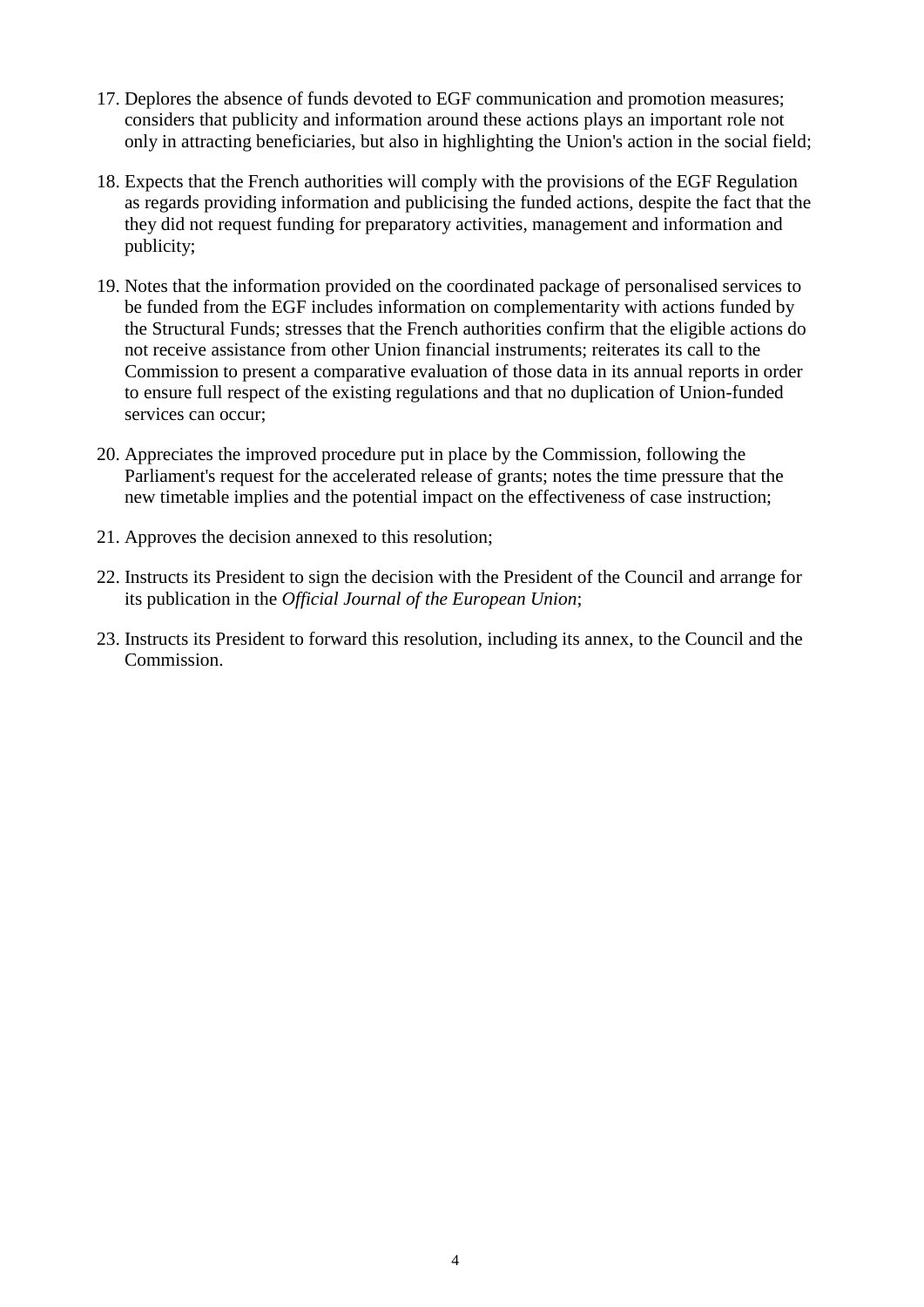# **DECISION OF THE EUROPEAN PARLIAMENT AND OF THE COUNCIL**

### **on the mobilisation of the European Globalisation Adjustment Fund (application EGF/2014/017 FR/Mory-Ducros, from France)**

### THE EUROPEAN PARLIAMENT AND THE COUNCIL OF THE EUROPEAN UNION,

Having regard to the Treaty on the Functioning of the European Union,

Having regard to Regulation (EU) No 1309/2013 of the European Parliament and of the Council of 17 December 2013 on the European Globalisation Adjustment Fund (2014-2020) and repealing Regulation (EC) No  $1927/2006<sup>1</sup>$ , and in particular Article 15(4) thereof,

Having regard to the Interinstitutional Agreement of 2 December 2013 between the European Parliament, the Council and the Commission on budgetary discipline, on cooperation in budgetary matters and on sound financial management<sup>2</sup>, and in particular point 13 thereof,

Having regard to the proposal from the European Commission,

Whereas:

- (1) The European Globalisation Adjustment Fund (EGF) was established to provide support for workers made redundant and self-employed persons whose activity has ceased as a result of major structural changes in world trade patterns due to globalisation, as a result of a continuation of the global financial and economic crisis addressed in Regulation  $(EC)$  No 546/2009 of the European Parliament and of the Council<sup>3</sup>, or as a result of a new global financial and economic crisis and to assist them with their reintegration into the labour market.
- (2) Article 12 of Council Regulation (EU, Euratom) No 1311/2013<sup>4</sup> allows the mobilisation of the EGF within a maximum annual amount of EUR 150 million (2011 prices).
- (3) France submitted an application to mobilise the EGF, in respect of redundancies in Mory-Ducros SAS in France, on 6 October 2014 and supplemented it by additional information as provided by Article 8(3) of Regulation (EU) No 1309/2013. This

 $\mathbf{1}$  $\frac{1}{2}$  OJ L 347, 20.12.2013, p. 855.

<sup>&</sup>lt;sup>2</sup> OJ C 373, 20.12.2013, p. 1.

<sup>3</sup> Regulation (EC) No 546/2009 of the European Parliament and of the Council of 18 June 2009 amending Regulation (EC) No 1927/2006 on establishing the European Globalisation Adjustment Fund (OJ L 167, 29.6.2009, p. 26).

<sup>&</sup>lt;sup>4</sup> Council Regulation (EU, Euratom) No 1311/2013 of 2 December 2013 laying down the multiannual financial framework for the years 2014-2020 (OJ L 347, 20.12.2013, p. 884).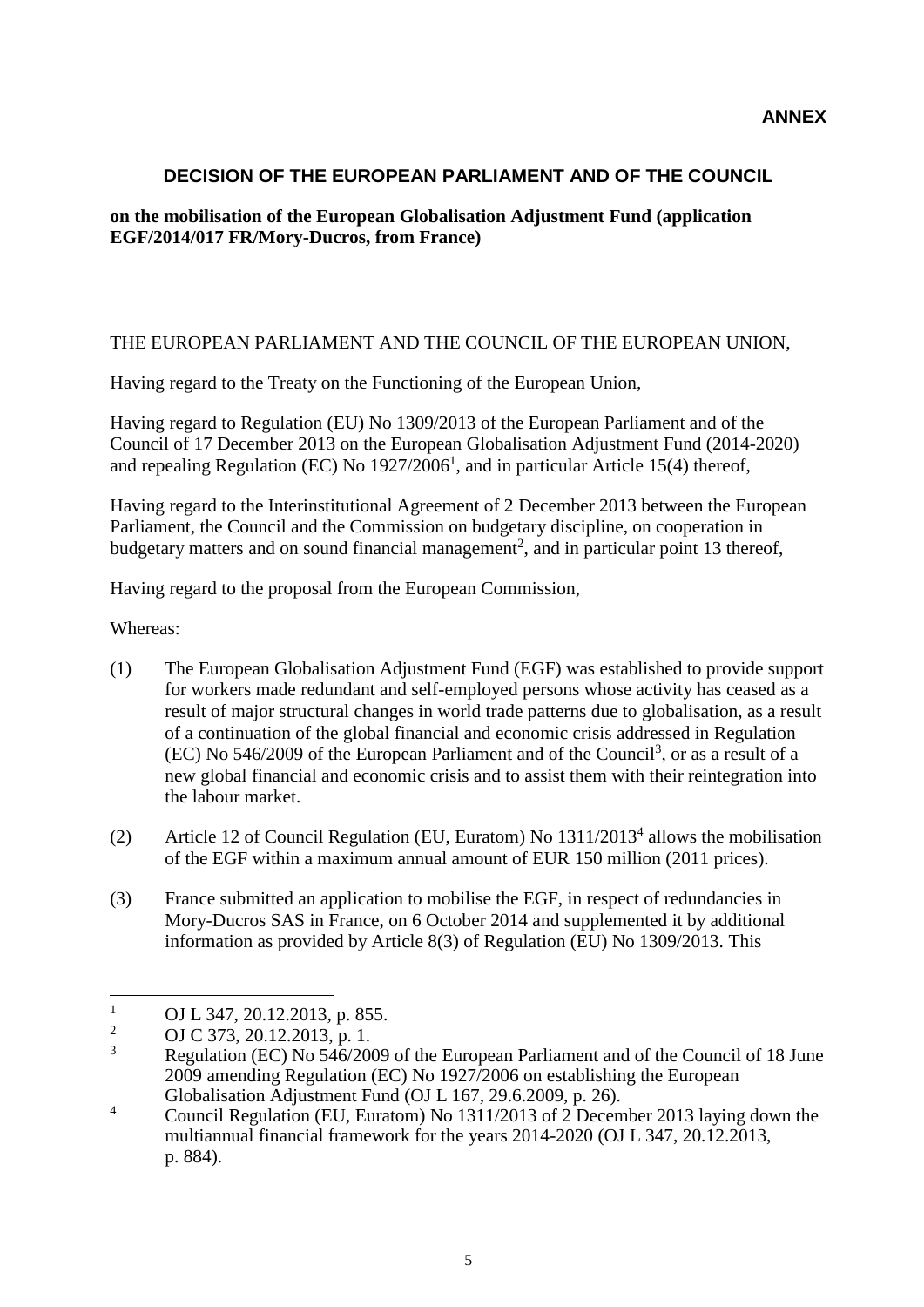application complies with the requirements for determining a financial contribution from the EGF as laid down in Article 13 of Regulation (EU) No 1309/2013.

(4) The EGF should, therefore, be mobilised in order to provide a financial contribution of an amount of EUR 6 052 200 for the application submitted by France,

HAVE ADOPTED THIS DECISION:

*Article 1*

For the general budget of the European Union for the financial year 2015, the European Globalisation Adjustment Fund shall be mobilised to provide the sum of EUR 6 052 200 in commitment and payment appropriations.

*Article 2*

This decision shall be published in the *Official Journal of the European Union*.

Done at

*For the European Parliament For the Council The President The President*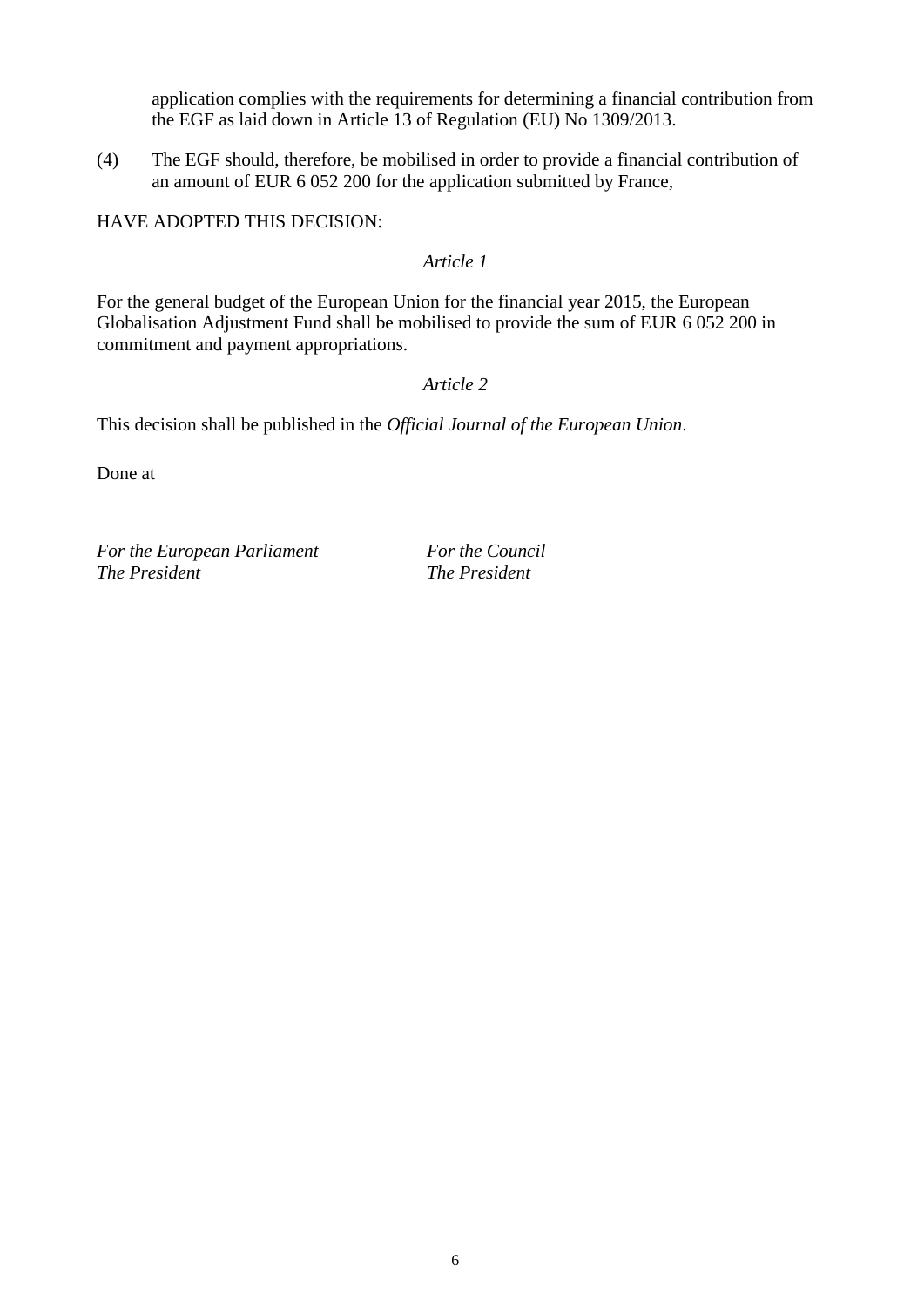

# **P8\_TA-PROV(2015)0091**

# **Decision establishing the Social Protection Committee \***

**European Parliament legislative resolution of 15 April 2015 on the draft Council decision establishing the Social Protection Committee and repealing Decision 2004/689/EC (05126/2015 – C8-0025/2015 – 2015/0802(CNS))**

**(Special legislative procedure – consultation)**

#### *The European Parliament*,

- having regard to the Council draft (05126/2015),
- having regard to Article 160 of the Treaty on the Functioning of the European Union, pursuant to which the Council consulted Parliament (C8-0025/2015),
- having regard to Rule 59 of its Rules of Procedure,
- having regard to the report of the Committee on Employment and Social Affairs (A8- 0066/2015),
- 1. Approves the Council draft as amended;
- 2. Calls on the Council to notify Parliament if it intends to depart from the text approved by Parliament;
- 3. Asks the Council to consult Parliament again if it intends to substantially amend its draft;
- 4. Instructs its President to forward its position to the Council, the Commission and the national parliaments.

**Amendment 1**

**Draft decision Recital 3**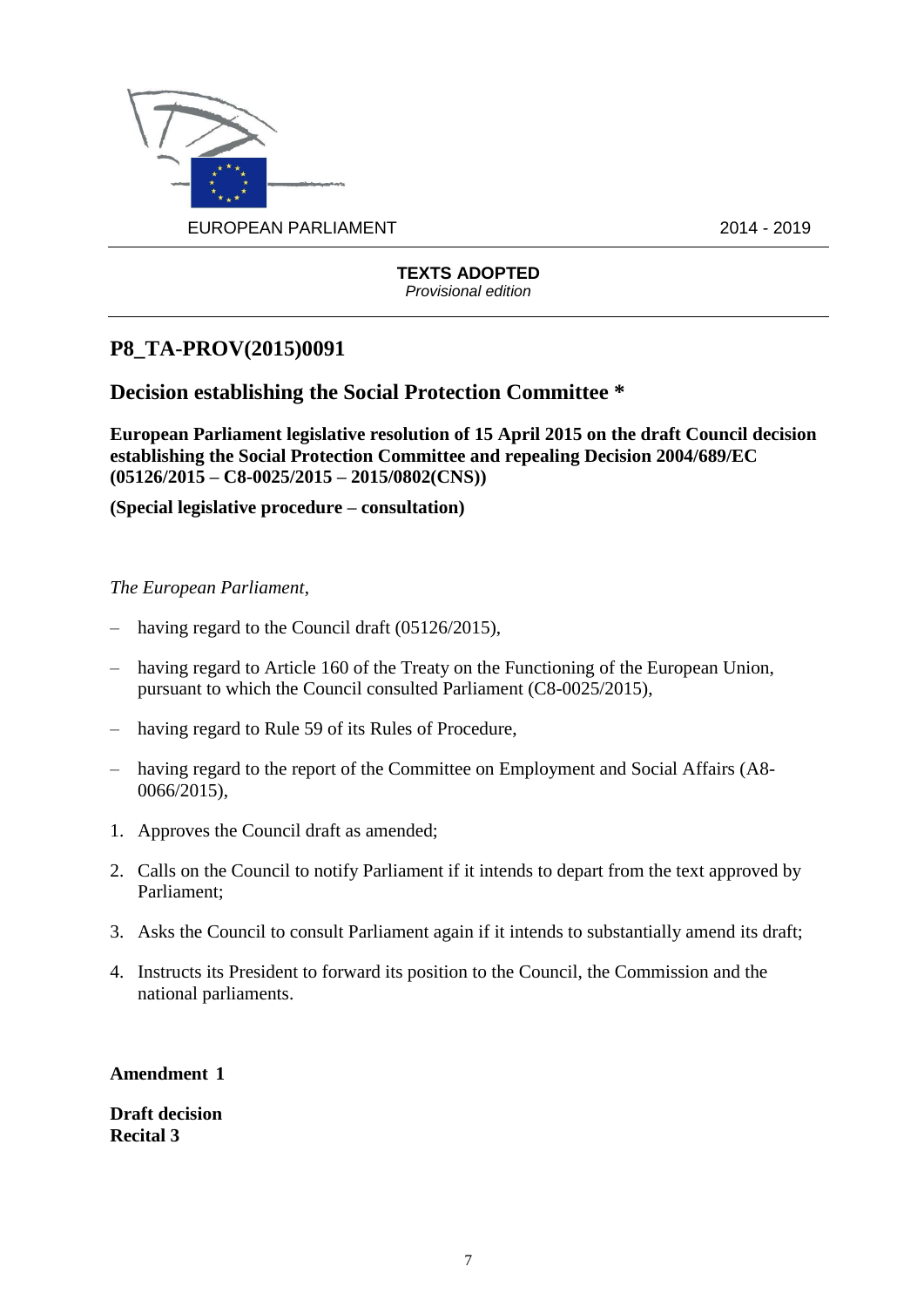#### *Council draft Amendment*

(3) In its Conclusions of 17 December 1999 on the strengthening of cooperation for modernising and improving social protection<sup>2</sup>, the Council supported the Commission's proposal to establish a mechanism for enhanced cooperation, brought about by the work of the group of high-level officials, for the implementation of this action. The Council stressed that this kind of cooperation should cover all forms of social protection and, where necessary, help the Member States to improve and strengthen their social protection systems in accordance with their national priorities. It also recalled the competence of the Member States for the organisation and financing of social protection and endorsed the four broad objectives within the overall challenge of modernising social protection systems as identified by the Commission: namely to make work pay and provide secure income, to make pensions safe and pension systems sustainable, to promote social inclusion and to ensure high quality and sustainable health care; it also underlined that equality between women and men must be mainstreamed in all activities aiming at these four objectives. Finally, the Council recognised that the aspects relating to finance are common to all the objectives.

(3) In its Conclusions of 17 December 1999 on the strengthening of cooperation for modernising and improving social protection<sup>2</sup>, the Council supported the Commission's proposal to establish a mechanism for enhanced cooperation, brought about by the work of the group of high-level officials, for the implementation of this action. The Council stressed that this kind of cooperation should cover all forms of social protection and, where necessary, help the Member States to improve and strengthen their social protection systems in accordance with their national priorities. It also recalled the competence of the Member States for the organisation and financing of social protection and endorsed the four broad objectives within the overall challenge of modernising social protection systems as identified by the Commission: namely to make work pay and provide secure income, to make pensions safe and pension systems sustainable, to promote social inclusion and to ensure high quality and sustainable health care *for all*; it also underlined that equality between women and men must be mainstreamed in all activities aiming at these four objectives. Finally, the Council recognised that the aspects relating to finance are common to all the objectives.

<sup>2</sup> OJ C 8, 12.1.2000, p. 7. <sup>2</sup> OJ C 8, 12.1.2000, p. 7.

#### **Amendment 2**

**Draft decision Recital 7**

#### *Council draft Amendment*

\_\_\_\_\_\_\_\_\_\_\_\_\_\_\_\_\_\_ \_\_\_\_\_\_\_\_\_\_\_\_\_\_\_\_\_\_

(7) In its Conclusions of June 2013, the European Council stated that the social dimension of the EMU should be strengthened. As a first step, it is important to better monitor and take into account the

(7) In its Conclusions of June 2013, the European Council stated that the social dimension of the EMU should be strengthened. As a first step, it is important to better monitor and take into account the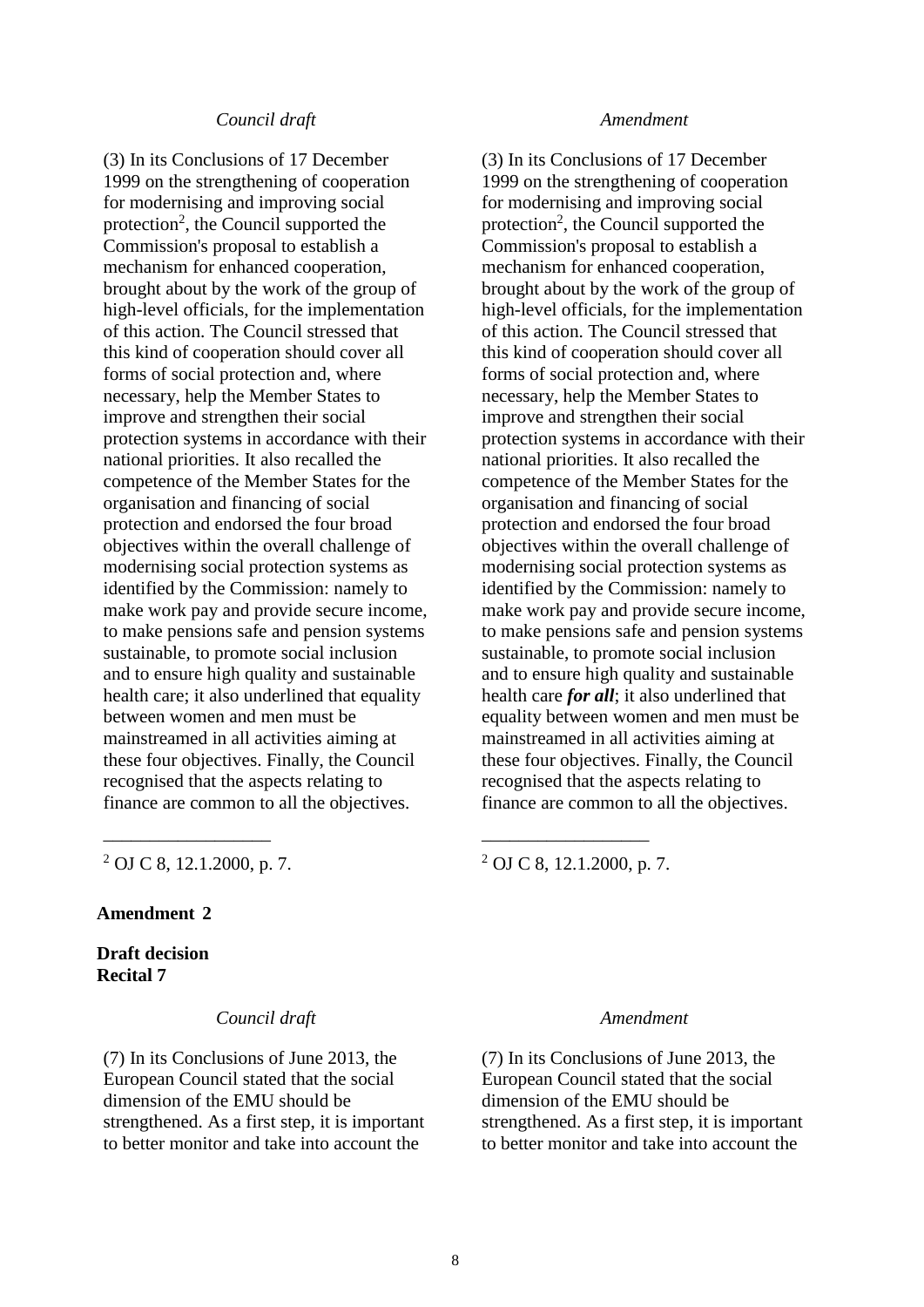social and labour market situation within EMU, notably by using appropriate social and employment indicators within the European semester. It is also important to ensure better coordination of employment *and* social policies, while fully respecting national competences.

social and labour market situation within EMU, notably by using appropriate social and employment indicators within the European semester. It is also important to ensure better coordination of employment*,* social *and socio-economic* policies, while fully respecting national competences.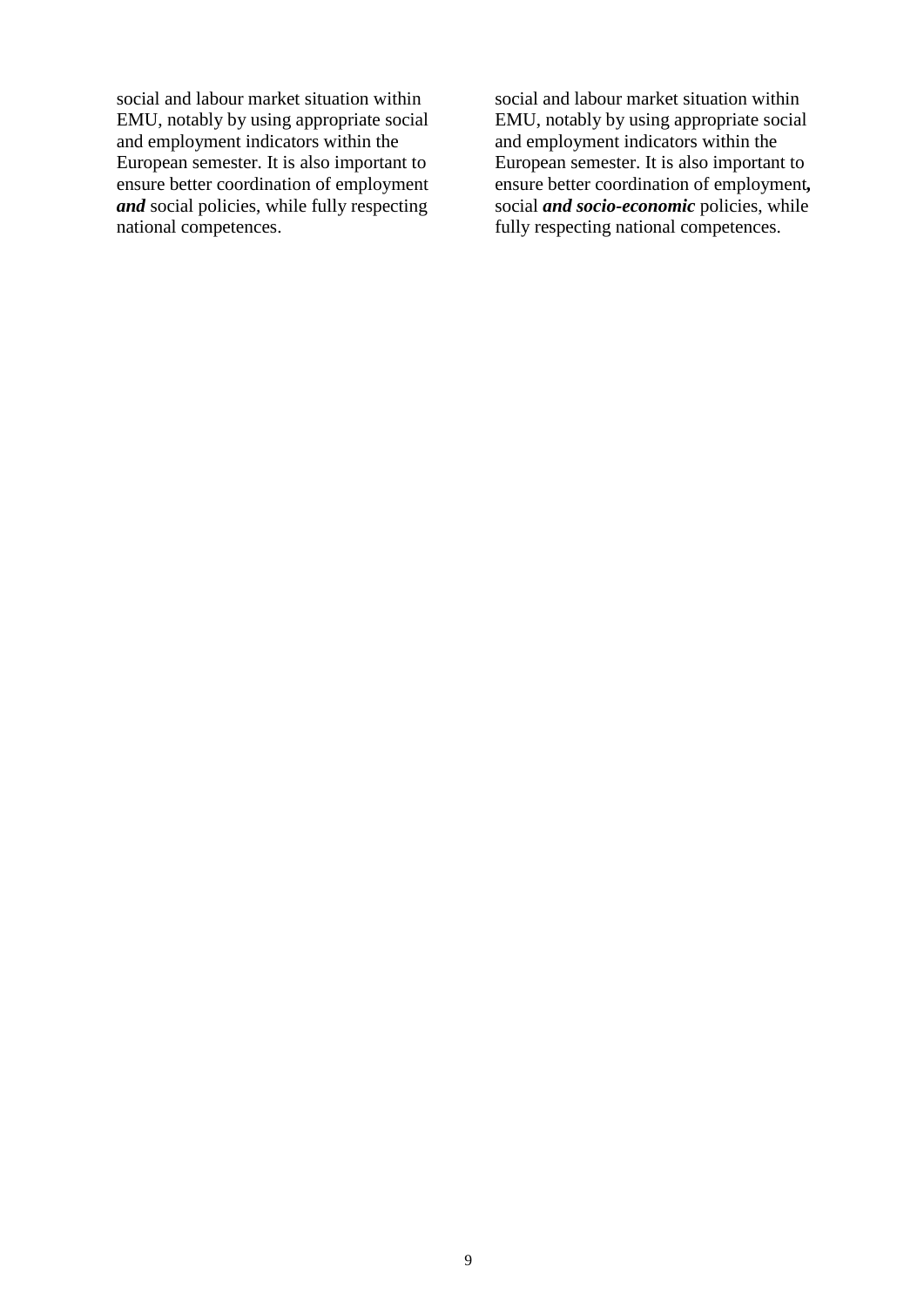

# **P8\_TA-PROV(2015)0092**

# **Decision establishing the Employment Committee \***

**European Parliament legislative resolution of 15 April 2015 on the draft Council decision establishing the Employment Committee and repealing Decision 2000/98/EC (05125/2015 – C8-0026/2015 – 2015/0801(CNS))**

**(Special legislative procedure – consultation)**

- having regard to the Council draft (05125/2015),
- having regard to Article 150 of the Treaty on the Functioning of the European Union , pursuant to which the Council consulted Parliament (C8-0026/2015),
- having regard to Rule 59 of its Rules of Procedure,
- having regard to the report of the Committee on Employment and Social Affairs (A8- 0065/2015),
- 1. Approves the Council draft;
- 2. Calls on the Council to notify Parliament if it intends to depart from the text approved by Parliament;
- 3. Asks the Council to consult Parliament again if it intends to substantially amend the text approved by Parliament;
- 4. Instructs its President to forward its position to the Council, the Commission and the national parliaments.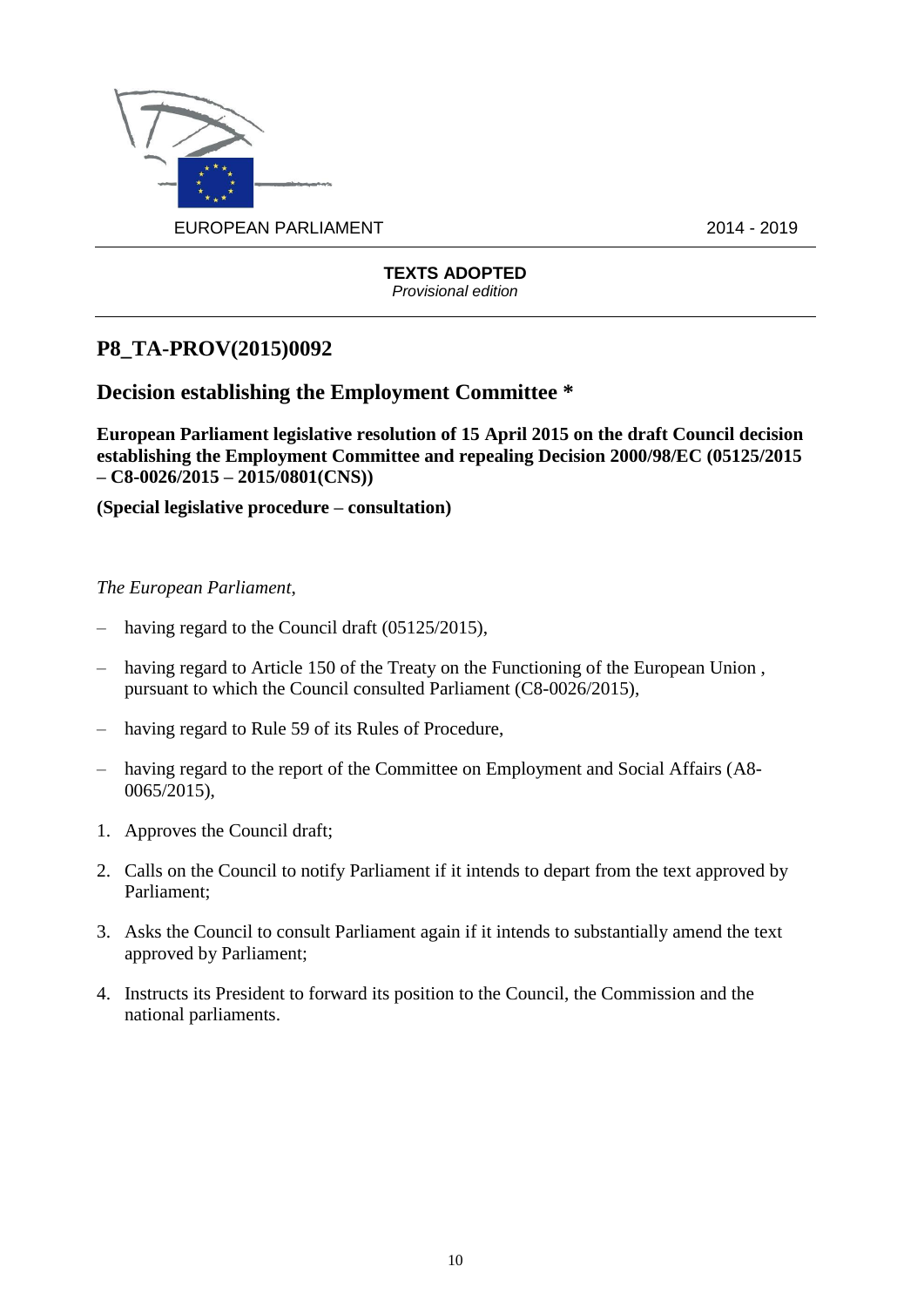

# **P8\_TA-PROV(2015)0093**

**Amendment of the multiannual financial framework for the years 2014-2020 \*\*\***

**European Parliament legislative resolution of 15 April 2015 on the draft Council regulation amending Regulation (EU, Euratom) No 1311/2013 laying down the multiannual financial framework for the years 2014/2020 (05479/2015 – C8-0047/2015 – 2015/0010(APP))**

**(Special legislative procedure – consent)**

- having regard to the draft Council regulation (05479/2015),
- having regard to the request for consent submitted by the Council in accordance with Article 312 of the Treaty on the Functioning of the European Union and Article 106a of Treaty establishing the European Atomic Energy Community (C8-0047/2015),
- having regard to its resolution of 15 April 2014 on negotiations on the MFF 2014-2020: lessons to be learned and the way forward<sup>1</sup>,
- having regard to Rule 86 and Rule 99(1), first and third subparagraphs, of its Rules of Procedure,
- having regard to the recommendation of the Committee on Budgets and the opinion of the Committee on Regional Development (A8-0125/2015),
- 1. Gives its consent to the draft Council regulation amending Regulation (EU, Euratom) No 1311/2013 laying down the multiannual financial framework for the years 2014-2020 as set out in annex to this resolution;
- 2. Instructs its President to forward its position to the Council, the Commission and the national parliaments.

 $\overline{a}$ <sup>1</sup> Texts adopted, P7\_TA(2014)0378.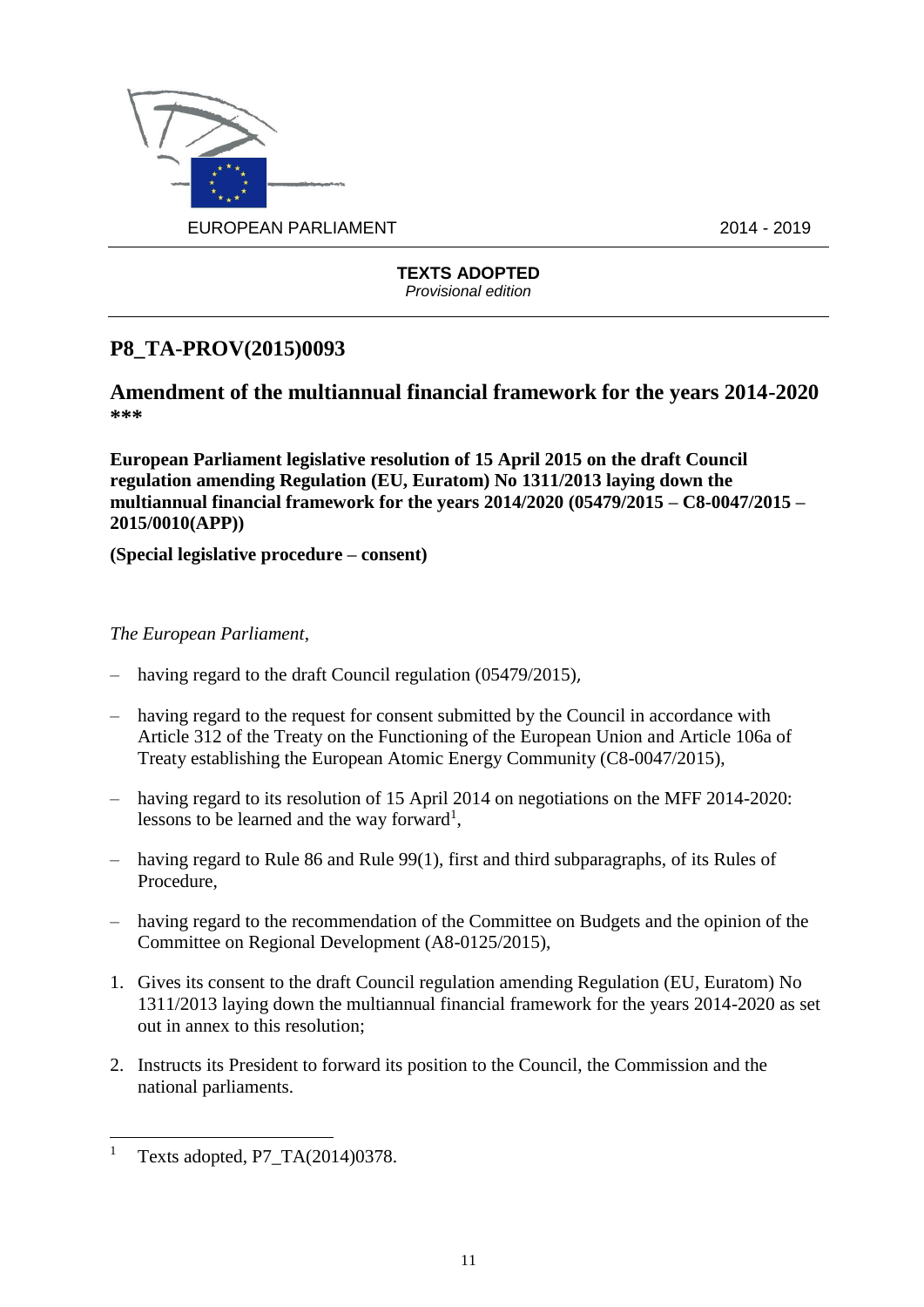#### **ANNEX**

#### **DRAFT COUNCIL REGULATION**

**(EU, Euratom) 2015/....**

**of …**

# **amending Regulation (EU, Euratom) No 1311/2013 laying down the multiannual financial framework for the years 2014-2020**

#### THE COUNCIL OF THE EUROPEAN UNION,

Having regard to the Treaty on the Functioning of the European Union, and in particular Article 312 thereof,

Having regard to the Treaty establishing the European Atomic Energy Community, and in particular Article 106a thereof,

Having regard to the proposal from the European Commission,

Having regard to the consent of the European Parliament,

After transmission of the draft legislative act to the national parliaments,

Acting in accordance with a special legislative procedure,

Whereas:

(1) Article 19 of Council Regulation (EU, Euratom) No 1311/2013<sup>1</sup> provides that in the event of the adoption after 1 January 2014 of new rules or programmes under shared management for the Structural Funds, the Cohesion Fund, the European Agricultural Fund for Rural Development, the European Maritime and Fisheries Fund, the Asylum, Migration and Integration Fund and the Internal Security Fund, the multiannual financial framework is to be revised in order to transfer to subsequent years, in excess of the corresponding expenditure ceilings, allocations not used in 2014. Pursuant to that

 $\mathbf{1}$ <sup>1</sup> Council Regulation (EU, Euratom) No 1311/2013 of 2 December 2013 laying down the multiannual financial framework for the years 2014-2020 (OJ L 347, 20.12.2013, p. 884).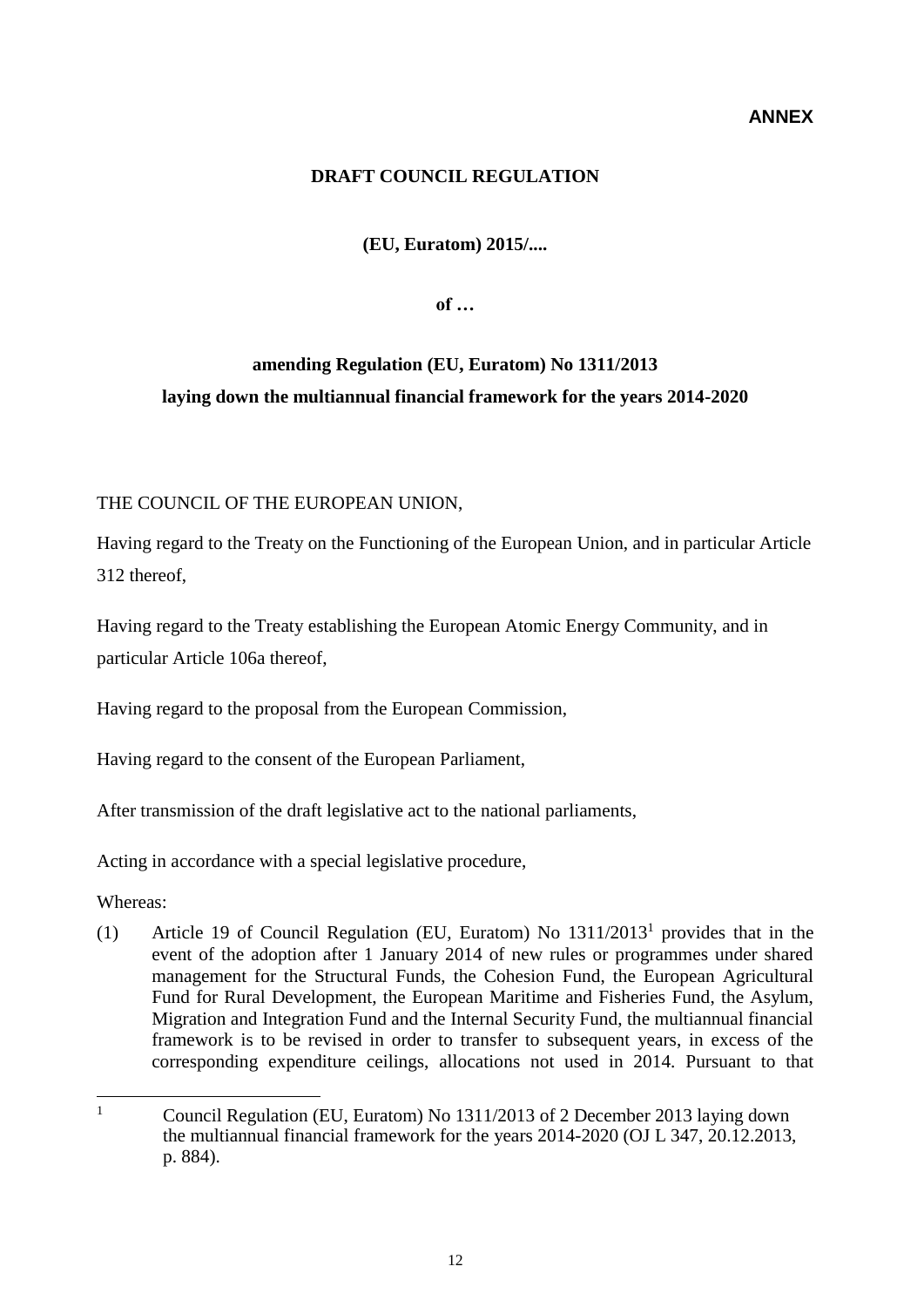Article, the revision concerning the transfer of unused allocations for the year 2014 shall be adopted before 1 May 2015.

- (2) As a result of such late adoption, EUR 11 216 187 326 in current prices of the allocation provided for the Structural Funds and the Cohesion Fund, EUR 9 446 050 652 in current prices of the allocation provided for the European Agricultural Fund for Rural Development and the European Maritime and Fisheries Fund, and EUR 442 319 096 of the allocation provided for the Asylum, Migration and Integration Fund and the Internal Security Fund could not be committed in 2014 nor carried over to 2015.
- (3) The Annex to Regulation (EU, Euratom) No 1311/2013 should therefore be revised by transferring the commitment appropriations not used in 2014 to subsequent years for sub-heading 1b, heading 2 and heading 3. For that purpose, the figures in current prices should be converted into 2011 prices.
- (4) Regulation (EU, Euratom) No 1311/2013 should therefore be amended accordingly,

HAS ADOPTED THIS REGULATION:

#### *Article 1*

The Annex to Regulation (EU, Euratom) No 1311/2013 is replaced by the text set out in the Annex to this Regulation.

#### *Article 2*

This Regulation shall enter into force on the third day following that of its publication in the *Official Journal of the European Union*.

This Regulation shall be binding in its entirety and directly applicable in all Member States.

Done at

*For the Council The President*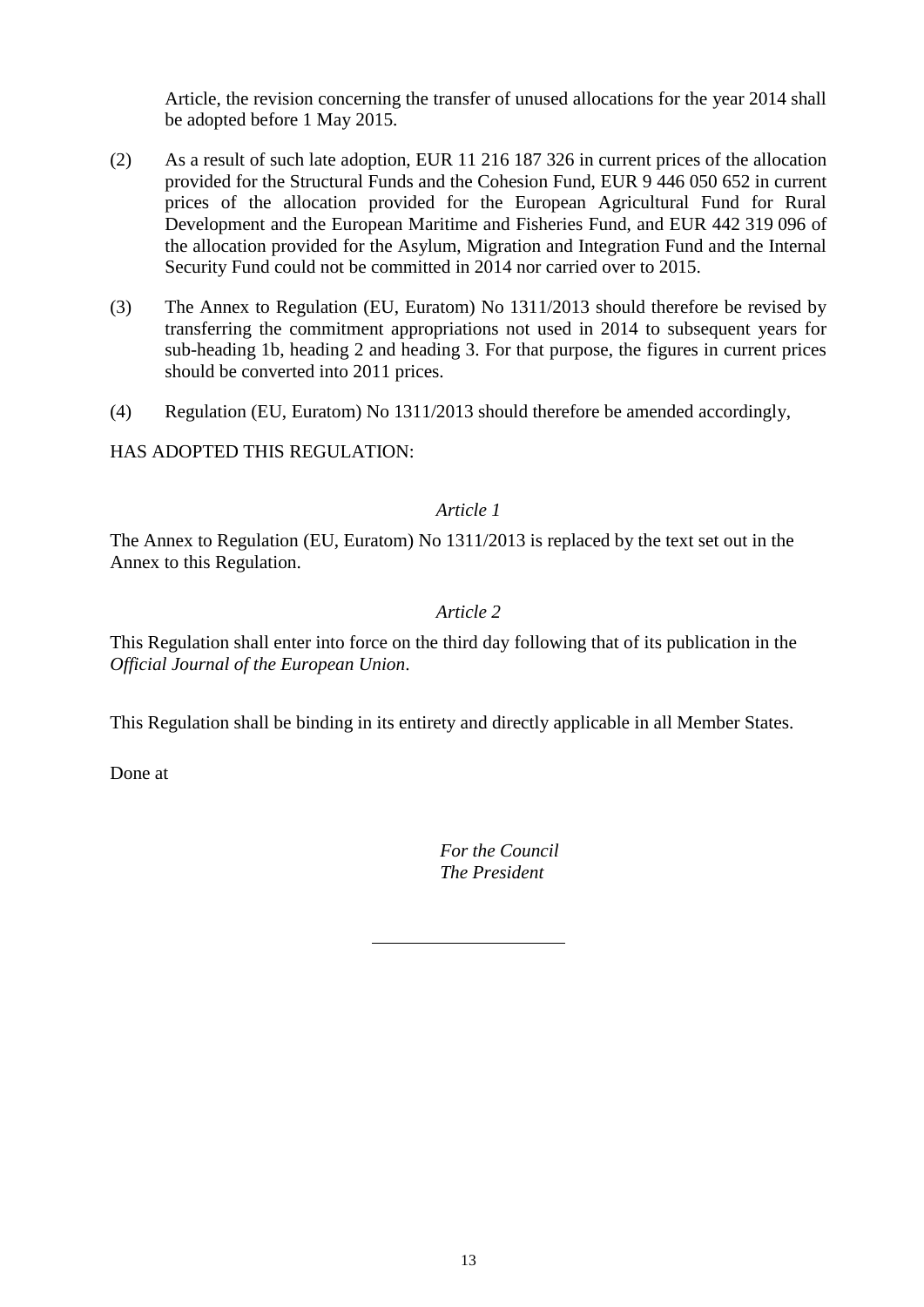# **ANNEX**

# "ANNEX

# MULTIANNUAL FINANCIAL FRAMEWORK (EU-28)

|                                                          |                  |                  |                  |                  |                  |                  |                  | (EUR million - 2011 prices) |
|----------------------------------------------------------|------------------|------------------|------------------|------------------|------------------|------------------|------------------|-----------------------------|
| COMMITMENT APPROPRIATIONS                                | 2014             | 2015             | 2016             | 2017             | 2018             | 2019             | 2020             | Total<br>2014-2020          |
| <b>Smart and Inclusive Growth</b>                        | 49713            | 72 047           | 62 771           | 64 277           | 65 528           | 67 214           | 69 004           | 450 554                     |
| 1a: Competitiveness for growth and jobs                  | 15 605           | 16 321           | 16726            | 17 693           | 18 490           | 19 700           | 21 0 79          | 125 614                     |
| 1b: Economic, social and territorial cohesion            | 34 108           | 55 726           | 46 045           | 46 584           | 47 038           | 47 514           | 47 925           | 324 940                     |
| 2. Sustainable Growth: Natural Resources                 | 46 981           | 59 765           | 58 204           | 53 448           | 52 466           | 51 503           | 50 558           | 372 925                     |
| of which: Market related expenditure and direct payments | 41 254           | 40 938           | 40 418           | 39 834           | 39 076           | 38 332           | 37 602           | 277 454                     |
| 3. Security and citizenship                              | 1637             | 2 2 6 9          | 2 3 0 6          | 2 2 8 9          | 2 3 1 2          | 2 3 9 1          | 2469             | 15 673                      |
| 4. Global Europe                                         | 7854             | 8 0 8 3          | 8 2 8 1          | 8 3 7 5          | 8 5 5 3          | 8764             | 8794             | 58 704                      |
| <b>5. Administration</b>                                 | 8 2 1 8          | 8 3 8 5          | 8589             | 8807             | 9 0 0 7          | 9 2 0 6          | 9417             | 61 629                      |
| of which: Administrative expenditure of the institutions | 6649             | 6791             | 6955             | 7 1 1 0          | 7 2 7 8          | 7425             | 7 5 9 0          | 49 798                      |
| 6. Compensations                                         | 27               | 0                | 0                | 0                | $\bf{0}$         | 0                | $\bf{0}$         | 27                          |
| <b>TOTAL COMMITMENT APPROPRIATIONS</b>                   | 114 430          | 150 549          | 140 151          | 137 196          | 137 866          | 139 078          | 140 242          | 959 512                     |
| as a percentage of GNI                                   | 0.88%            | 1.13%            | 1.03%            | 1.00%            | 0.99%            | 0.98%            | 0.98%            | 1.00%                       |
|                                                          |                  |                  |                  |                  |                  |                  |                  |                             |
| TOTAL PAYMENT APPROPRIATIONS<br>as a percentage of GNI   | 128 030<br>0.98% | 131 095<br>0.98% | 131 046<br>0.97% | 126 777<br>0.92% | 129 778<br>0.93% | 130 893<br>0.93% | 130 781<br>0.91% | 908 400<br>0.95%            |
| Margin available                                         | 0.25%            | 0.25%            | 0.26%            | 0.31%            | 0.30%            | 0.30%            | 0.32%            | 0.28%                       |
| Own Resources Ceiling as a percentage of GNI             | .23%             | 1.23%            | 1.23%            | 1.23%            | 1.23%            | 1.23%            | 1.23%            | 1.23%                       |

14

\_\_\_\_\_\_\_\_\_\_\_\_\_\_\_\_\_\_\_\_\_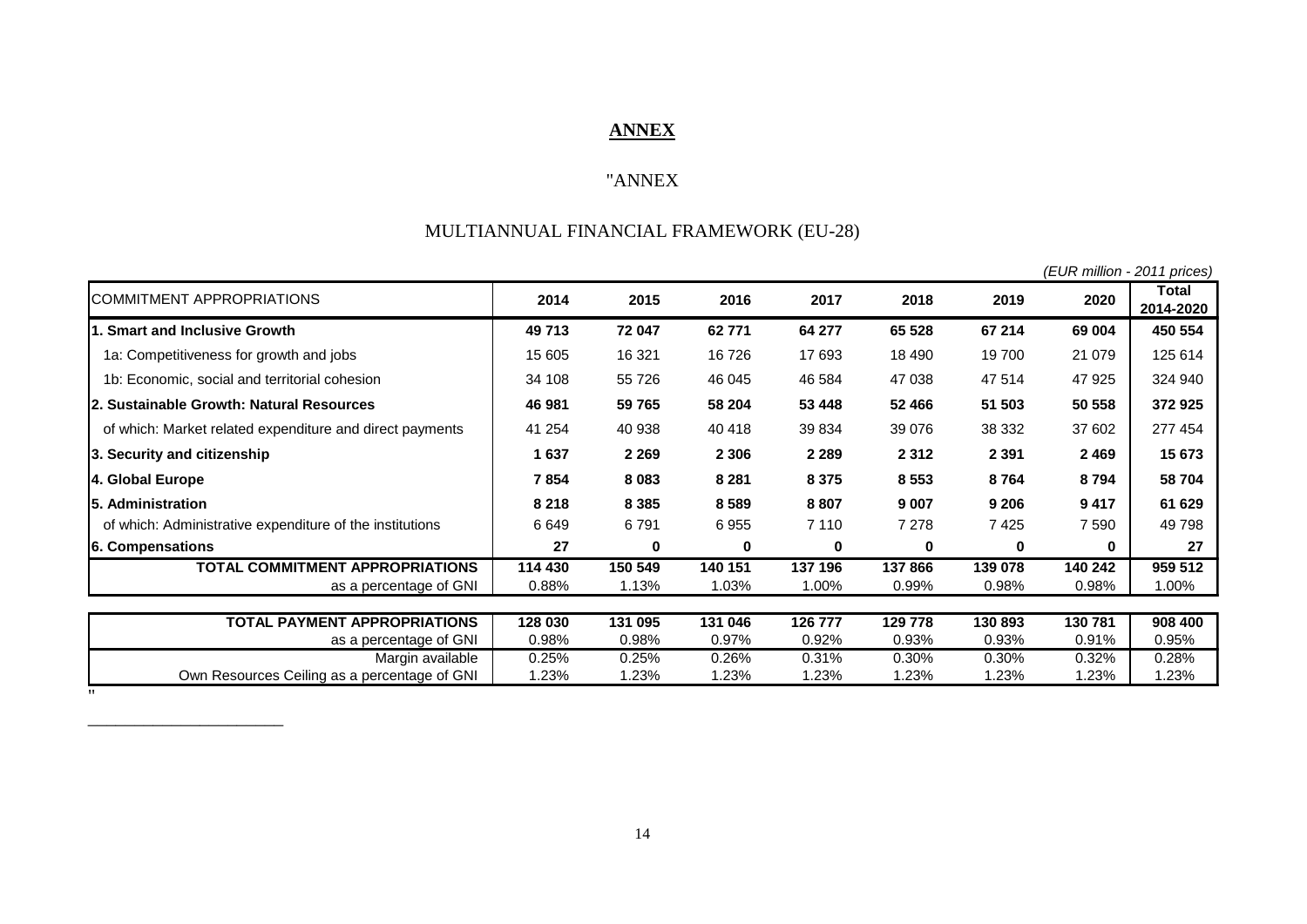

# **P8\_TA-PROV(2015)0094**

# **Armenian genocide 100th anniversary**

#### **European Parliament resolution of 15 April 2015 on the centenary of the Armenian Genocide (2015/2590(RSP))**

*The European Parliament*,

- having regard to the United Nations Convention on the Prevention and Punishment of the Crime of Genocide of 1948,
- having regard to its resolution of 18 June 1987 on a political solution to the Armenian question<sup>1</sup>,
- having regard to its resolution of 12 March 2015 on the Annual report on human rights and democracy in the World 2013 and the EU policy on the matter<sup>2</sup>,
- having regard to the Protocol on the Establishment of Diplomatic Relations between the Republic of Armenia and the Republic of Turkey and the Protocol on Development of Relations between the Republic of Armenia and the Republic of Turkey signed in Zurich on 10 October 2009,
- having regard to the statement made on 12 April 2015 by His Holiness Pope Francis,
- having regard to Rule 123(2) and (4) of its Rules of Procedure,
- A. whereas 2015 marks the centennial of the Armenian Genocide perpetrated in the Ottoman Empire;
- B. whereas an increasing number of Member States and national parliaments recognise the Armenian Genocide perpetrated in the Ottoman Empire;
- C. whereas one of the main motivations for the European unification movement is the will to prevent the recurrence of wars and crimes against humanity in Europe;

<u>.</u>

<sup>&</sup>lt;sup>1</sup> OJ C 190, 20.7.1987, p. 119.

<sup>2</sup> Texts adopted, P8\_TA(2015)0076.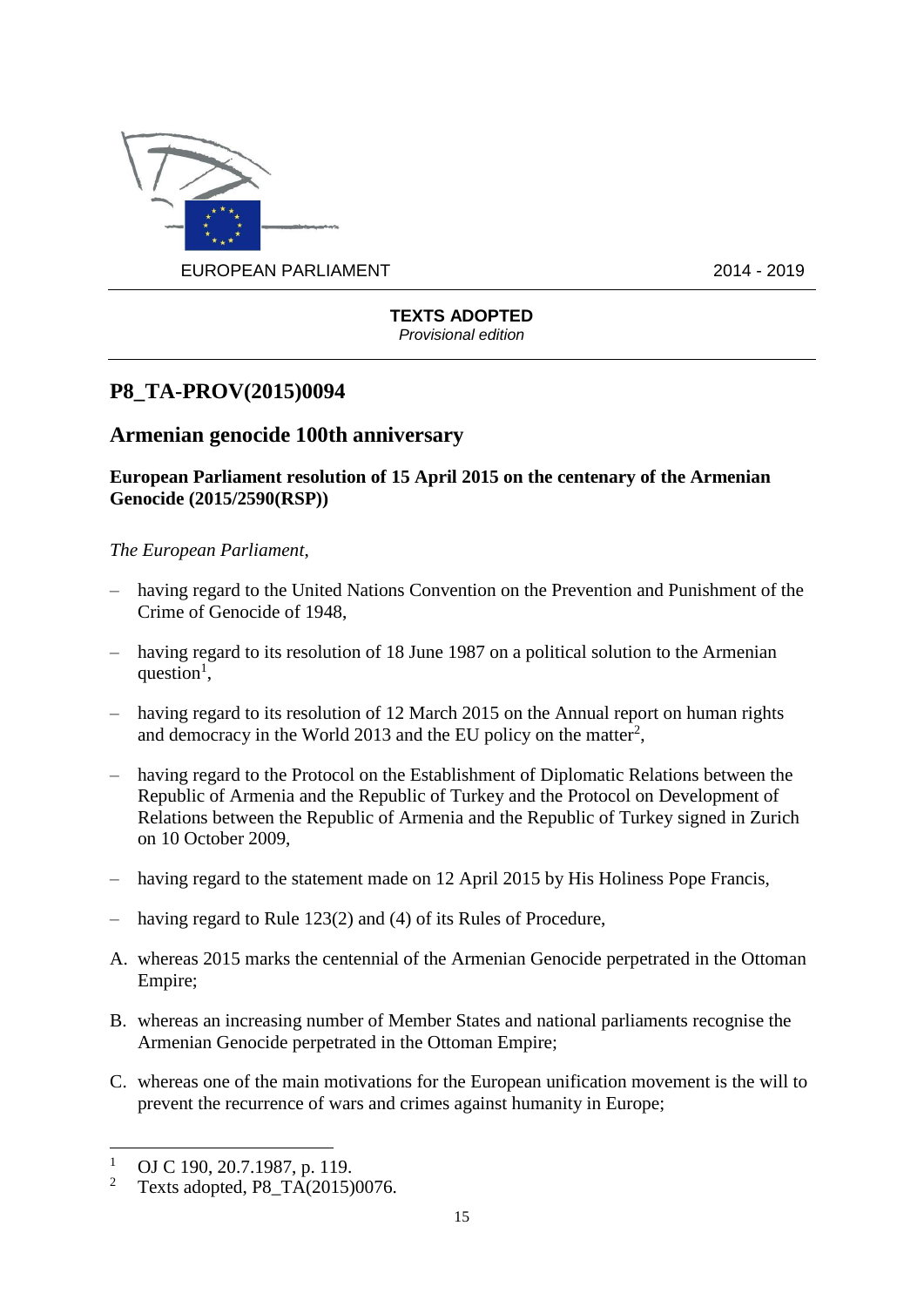- D. whereas Turkey and Armenia have embarked on a process of diplomatic normalisation, signing protocols in 2009 in Zurich on establishing and developing relations;
- E. whereas the importance of keeping alive the memories of the past is paramount, since there can be no reconciliation without truth and remembrance;
- 1. Pays tribute, on the eve of the centenary, to the memory of the one-and-a-half million innocent Armenian victims who perished in the Ottoman Empire; joins the commemoration of the centenary of the Armenian Genocide in a spirit of European solidarity and justice; calls on the Commission and the Council to join in the commemoration;
- 2. Recalls its resolution of 18 June 1987 in which inter alia it recognised that the tragic events that took place in 1915-1917 against the Armenians in the territory of the Ottoman Empire represent a genocide as defined in the Convention on the Prevention and Punishment of the Crime of Genocide of 1948; condemns all occurrences of crimes against humanity and genocide, and strongly deplores any attempts at their denial;
- 3. Pays tribute to the memory of the innocent victims of all genocides and crimes committed against humanity; proposes that an International Remembrance Day for Genocides be established, in order to recall again the right of all peoples and all nations throughout the world to peace and dignity;
- 4. Stresses that the timely prevention and effective punishment of genocides and crimes against humanity should be among the main priorities of the international community and the European Union;
- 5. Welcomes the statements by the President of the Republic of Turkey, Recep Tayyip Erdoğan, and the Prime Minister of the Republic of Turkey, Ahmet Davutoğlu, offering condolences and recognising atrocities against the Ottoman Armenians as a step in the right direction; encourages Turkey to use the commemoration of the centenary of the Armenian Genocide as an important opportunity to continue its efforts, including the opening of the archives, to come to terms with its past, to recognise the Armenian Genocide and thus to pave the way for a genuine reconciliation between the Turkish and Armenian peoples;
- 6. Commends the message delivered by His Holiness Pope Francis honouring the centenary of the Armenian genocide on 12 April 2015 in a spirit of peace and reconciliation;
- 7. Invites Turkey to respect and realise fully the obligations which it has undertaken to the protection of cultural heritage and, in particular, to conduct in good faith an integrated inventory of Armenian and other cultural heritage destroyed or ruined during the past century within its jurisdiction;
- 8. Invites Armenia and Turkey to use examples of successful reconciliation between European nations and to focus on an agenda that puts cooperation between peoples first; trusts that this will contribute to the historic reconciliation of the Armenian and Turkish people in a spirit of truth and respect; supports civil society initiatives between Turkey and Armenia working towards the normalisation of relations; urges Turkey and Armenia to proceed to a normalisation of their relations by ratifying and implementing, without preconditions, the protocols on the establishment of diplomatic relations, by opening the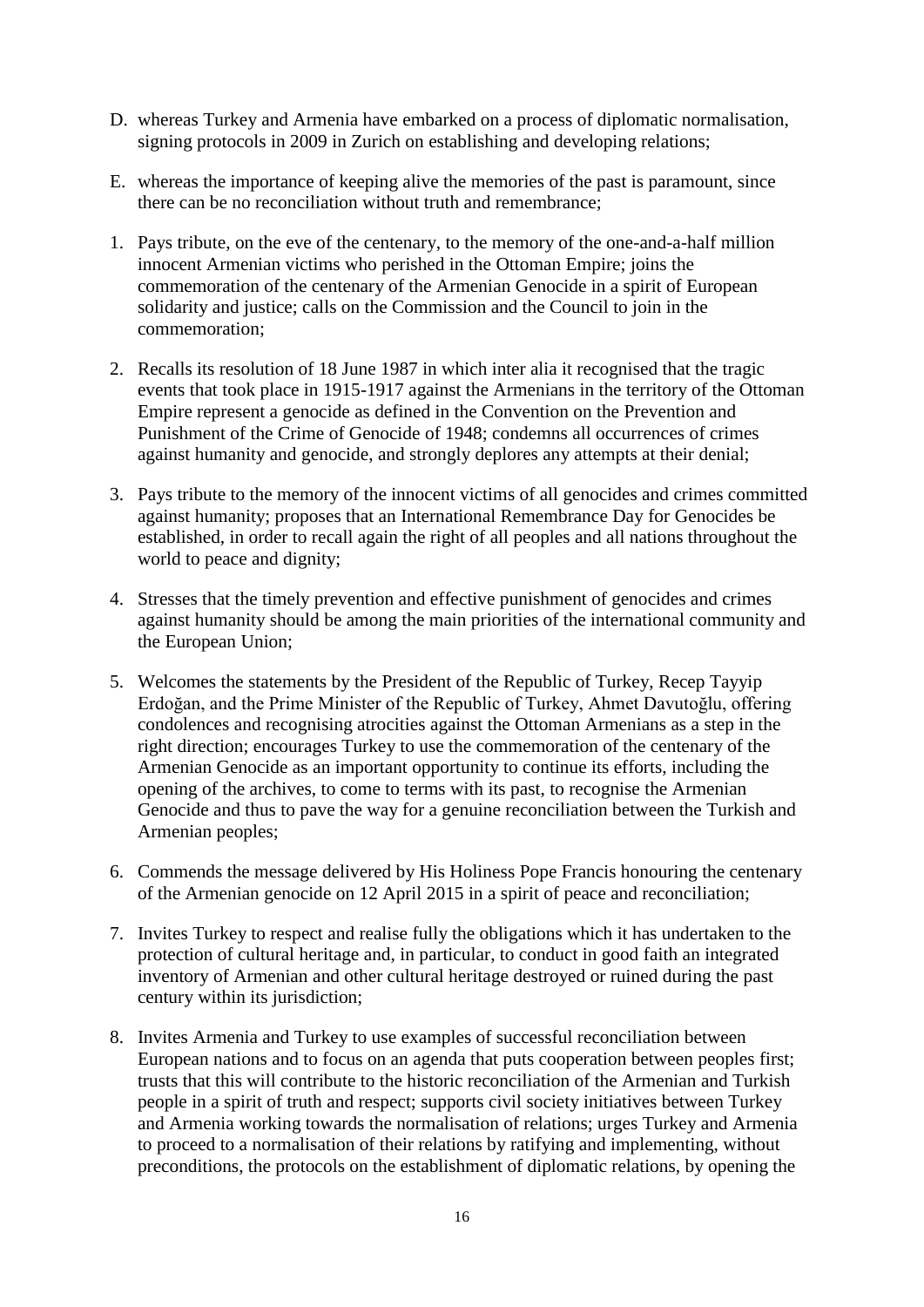border and by actively improving their relations, with particular reference to cross-border cooperation and economic integration;

9. Instructs its President to forward this resolution to the Council, the Commission, the Vice-President of the Commission/High Representative of the Union for Foreign Affairs and Security Policy, the governments and parliaments of the Member States, the Government and Parliament of the Republic of Armenia, and the Government and Parliament of the Republic of Turkey.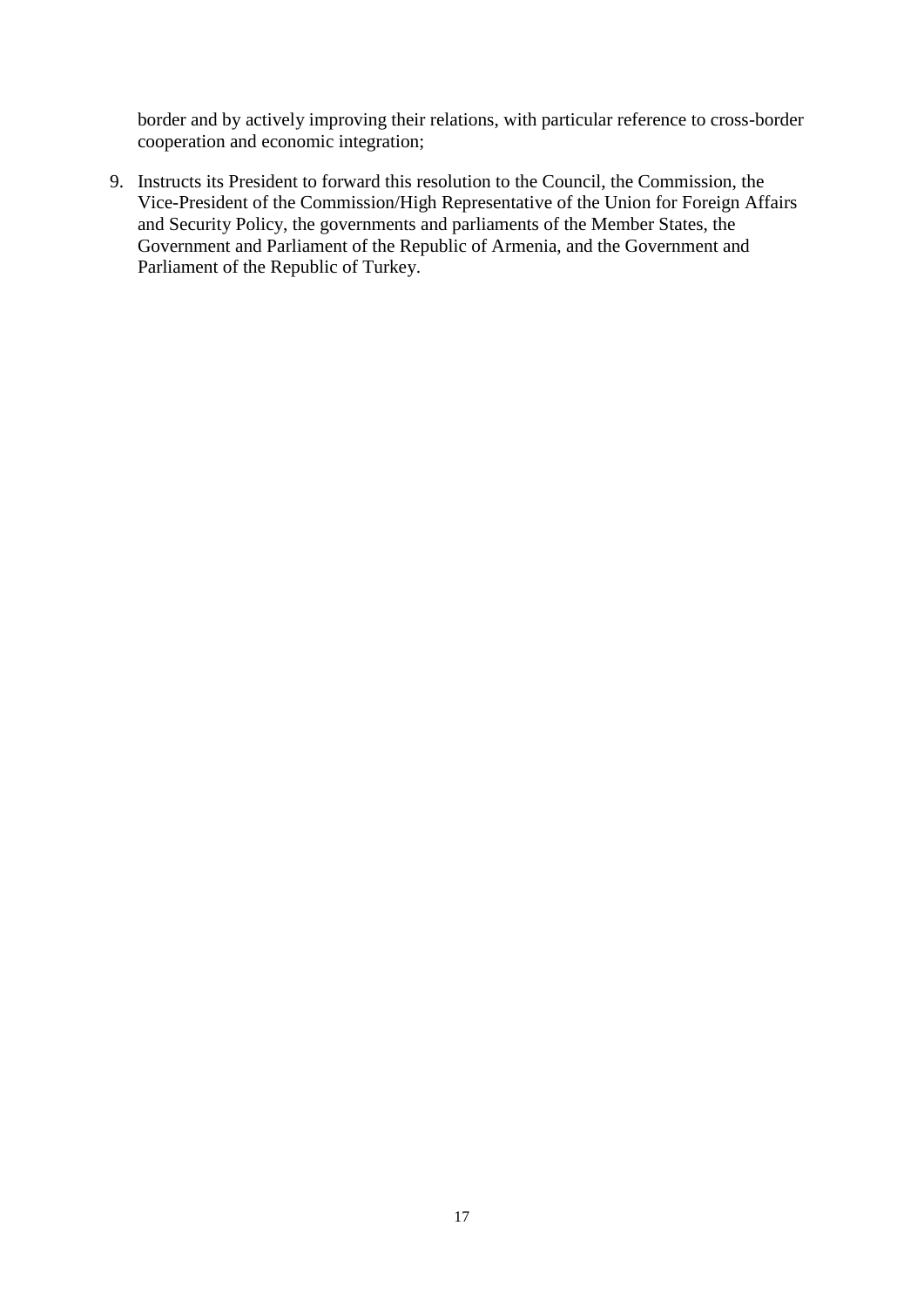

# **P8\_TA-PROV(2015)0095**

**International Roma Day – anti-Gypsyism in Europe and EU recognition of the memorial day of the Roma genocide during WW II**

**European Parliament resolution of 15 April 2015 on the occasion of International Roma Day – anti-Gypsyism in Europe and EU recognition of the memorial day of the Roma genocide during World War II (2015/2615(RSP))**

- having regard to the preamble to the Treaty on European Union (TEU), notably its second and its fourth to seventh indents,
- having regard to, inter alia, Article 2, Article 3(3), second indent, and Articles 6 and 7 TEU,
- having regard to the Charter of Fundamental Rights of the European Union of 7 December 2000 ('the Charter'), which was proclaimed on 12 December 2007 in Strasbourg and entered into force with the Treaty of Lisbon in December 2009,
- having regard to its resolution of 9 March 2011 on the EU strategy on Roma inclusion<sup>1</sup>, to the Commission communication of 5 April 2011 on an EU Framework for National Roma Integration Strategies up to 2020 (COM(2011)0173), the Commission communication of 2 April 2014 on implementation of the EU Framework for National Roma Integration Strategies (COM(2014)0209), and to the Council recommendation of 9 December 2013 on effective Roma integration measures in the Member States,
- having regard to the outcomes of the 2011 Roma Pilot Survey conducted by the Agency for Fundamental Rights,
- having regard to the Council of Europe Framework Convention for the Protection of National Minorities and the European Convention for the Protection of Human Rights and Fundamental Freedoms,

<sup>1</sup> <sup>1</sup> OJ C 199 E, 7.7.2012, p. 112.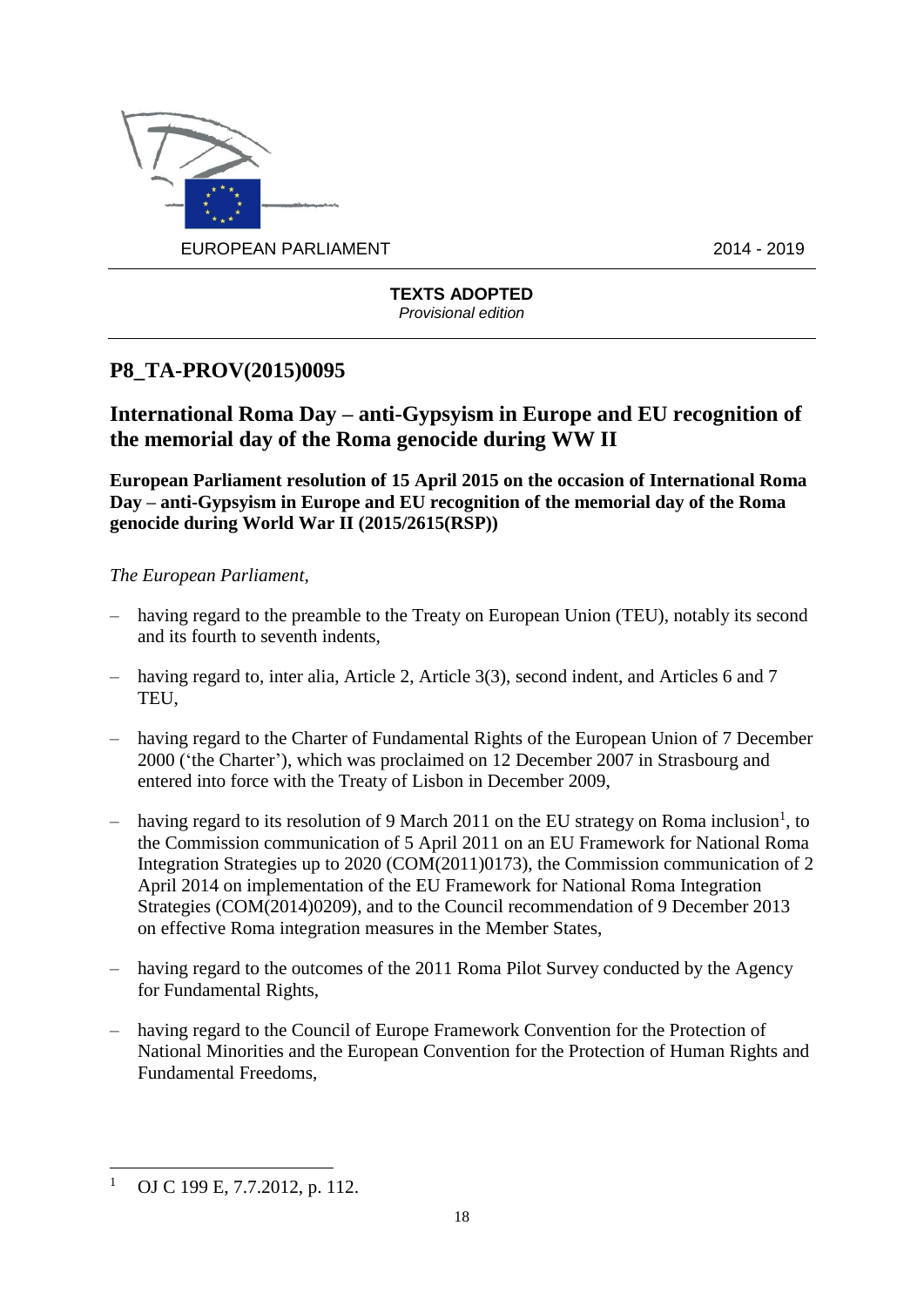- having regard to the Declaration of the Committee of Ministers of the Council of Europe on the Rise of Anti-Gypsyism and racist violence against Roma in Europe, adopted on 1 February 2012,
- having regard to General Policy Recommendation No 13 of the European Commission against Racism and Intolerance (ECRI) on combating anti-Gypsyism and discrimination against Roma,
- having regard to the comprehensive Action Plan adopted by OSCE participating States, including EU Member States and candidate countries, which focuses on improving the situation of Roma and Sinti within the OSCE area, in which the States undertake inter alia to reinforce their efforts to ensure that Roma and Sinti people are able to play a full and equal part in our societies, and to eradicate discrimination against them,
- having regard to Rule 123(2) of its Rules of Procedure,
- A. whereas Roma, with an estimated population of 10 to 12 million in Europe, are Europe's largest ethnic minority;
- B. whereas the word 'Roma' is used in this resolution as an umbrella term which includes different related groups throughout Europe, whether sedentary or not, such as Roma, Travellers, Sinti, Manouches, Kalés, Romanichels, Boyash, Ashkalis, Égyptiens, Yéniches, Doms and Loms, that may be diverse in culture and lifestyles;
- C. whereas anti-Gypsyism, the special kind of racism that is directed towards Roma, is an ideology founded on racial superiority, a form of dehumanisation and institutional racism nurtured by historical discrimination, which is expressed by, among other things, violence, hate speech, exploitation, stigmatisation and the most blatant kind of discrimination;
- D. whereas anti-Gypsyism is one of the main causes of the discrimination and marginalisation that the Roma people have suffered historically in many European countries;
- E. whereas many Roma still live in overwhelmingly poor conditions and face extreme levels of social exclusion and discrimination;
- F. whereas the situation of the European Roma, who have historically been part of society in many European countries, without a single kin-state, and have contributed to Europe as its citizens, is distinct among national minorities in Europe, which justifies specific measures at European level; whereas Roma are part of Europe's culture and values;
- G. whereas Roma women are often exposed to multiple and intersectional discrimination on grounds of gender and ethnic origin, and have limited access to employment, education, health, social services and decision-making; whereas discrimination can occur within mainstream society in a context of growing anti-Roma racism, but also within the women's communities by reason of their sex;
- H. whereas the Commission communication of 5 April 2011 on an EU Framework for National Roma Integration Strategies up to 2020 called on Member States to adopt or further develop a comprehensive approach to Roma integration and to endorse a number of common goals; whereas the Council recommendation of 9 December 2013 invites Member States to take effective policy measures to ensure equal treatment of Roma and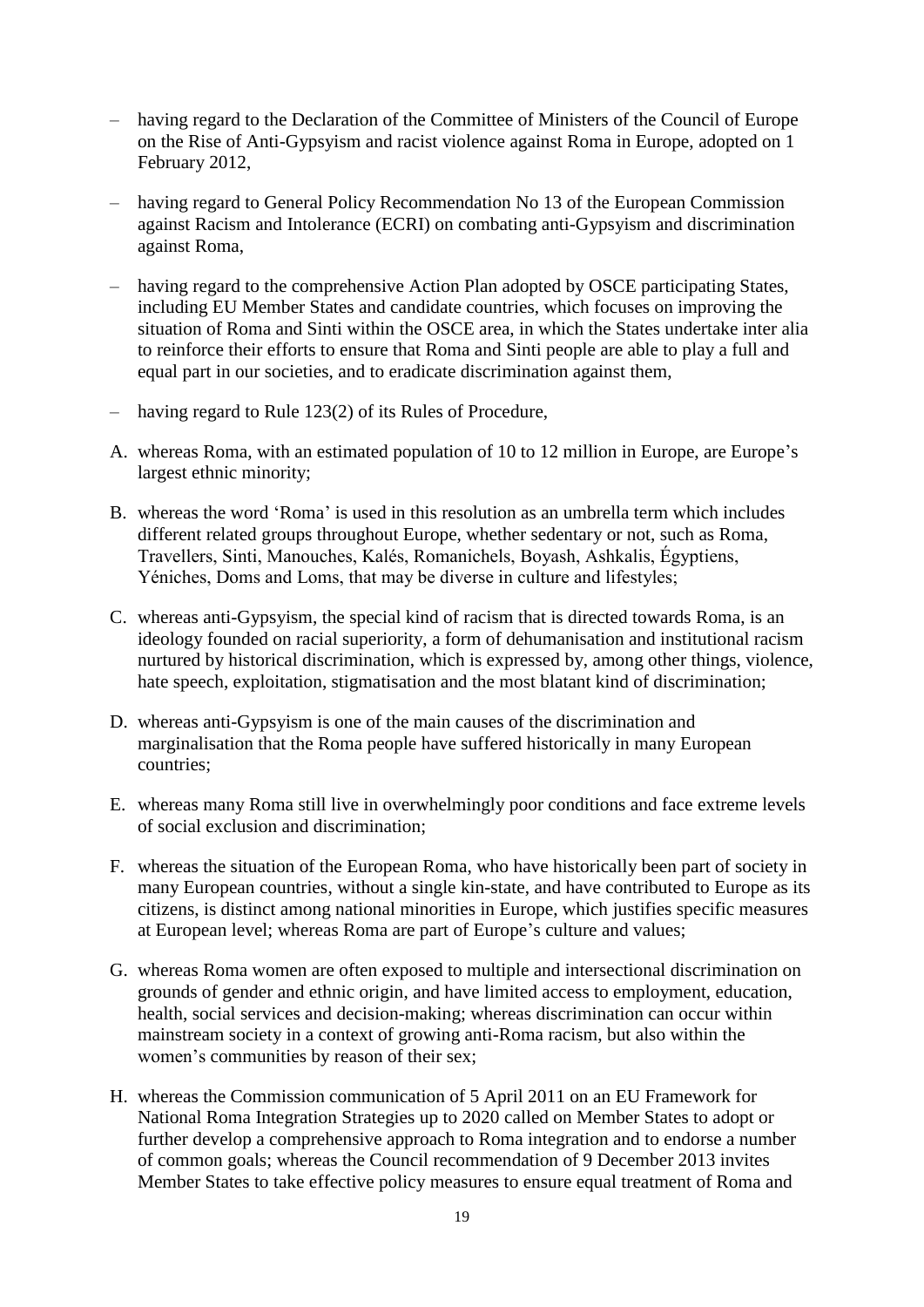respect for their fundamental rights, including equal access to education, employment, healthcare and housing;

- I. whereas the date of 27 January, the day of liberation of the Auschwitz-Birkenau concentration camp, has been designated by the United Nations as International Holocaust Memorial Day;
- J. whereas according to estimates, at least 500 000 Roma were exterminated during World War II by the Nazi and other regimes and their allies, and whereas in some countries more than 80 % of the Roma population was exterminated; whereas at least 23 000 Roma were gassed to death in the Zigeunerlager (Gypsy camp) of Auschwitz-Birkenau during World War II and in one night, from 2 to 3 August 1944, 2 897 Roma, mostly women, children and elderly people, were killed at that camp; whereas, therefore, 2 August has been chosen by Roma organisations as the day to commemorate all Roma victims of this genocide;
- K. whereas the genocide of Roma by the Nazi and other regimes and their allies during World War II is a fact that is still largely ignored and is therefore not acknowledged by the broad public and often not recognised or taught in schools, thus placing Roma people among the 'ignored' victims of the genocide during World War II;
- L. whereas commemorating crimes against humanity and gross violations of human rights is crucial in order to pursue the causes of peace, reconciliation, democracy and human rights in Europe; whereas the genocide of the Roma in Europe deserves full recognition commensurate with the gravity of the crimes of the Nazi and other regimes that were designed to physically eliminate the Roma of Europe, as well as Jews and other targeted groups;
- M. whereas recognising and commemorating the genocide of Roma during World War II is important for providing the Roma people with restitution where appropriate for the atrocities committed against them by the Nazi and other regimes and their allies during World War II;
- N. whereas recognition of the genocide of Roma during World War II and the establishment of a dedicated European memorial day would thus constitute an important symbolic step in the fight against anti-Gypsyism and contribute to general knowledge of Roma history in Europe;
- 1. Expresses its deep concern at the rise of anti-Gypsyism, as manifested inter alia through anti-Roma rhetoric and violent attacks against Roma in Europe, including murders, which are incompatible with the norms and values of the European Union and constitute a major obstacle to the successful social integration of Roma and to ensuring full respect for their human rights;
- 2. Stresses that discrimination and marginalisation are never caused by an inherent weakness of an individual or group suffering from such discrimination and marginalisation, but mainly result from the failure of mainstream society to recognise the rights of individuals and the failure to provide the necessary structures for individuals to invoke those rights;
- 3. Calls on the Member States to implement effectively Council Directive 2000/43/EC of 29 June 2000 implementing the principle of equal treatment between persons irrespective of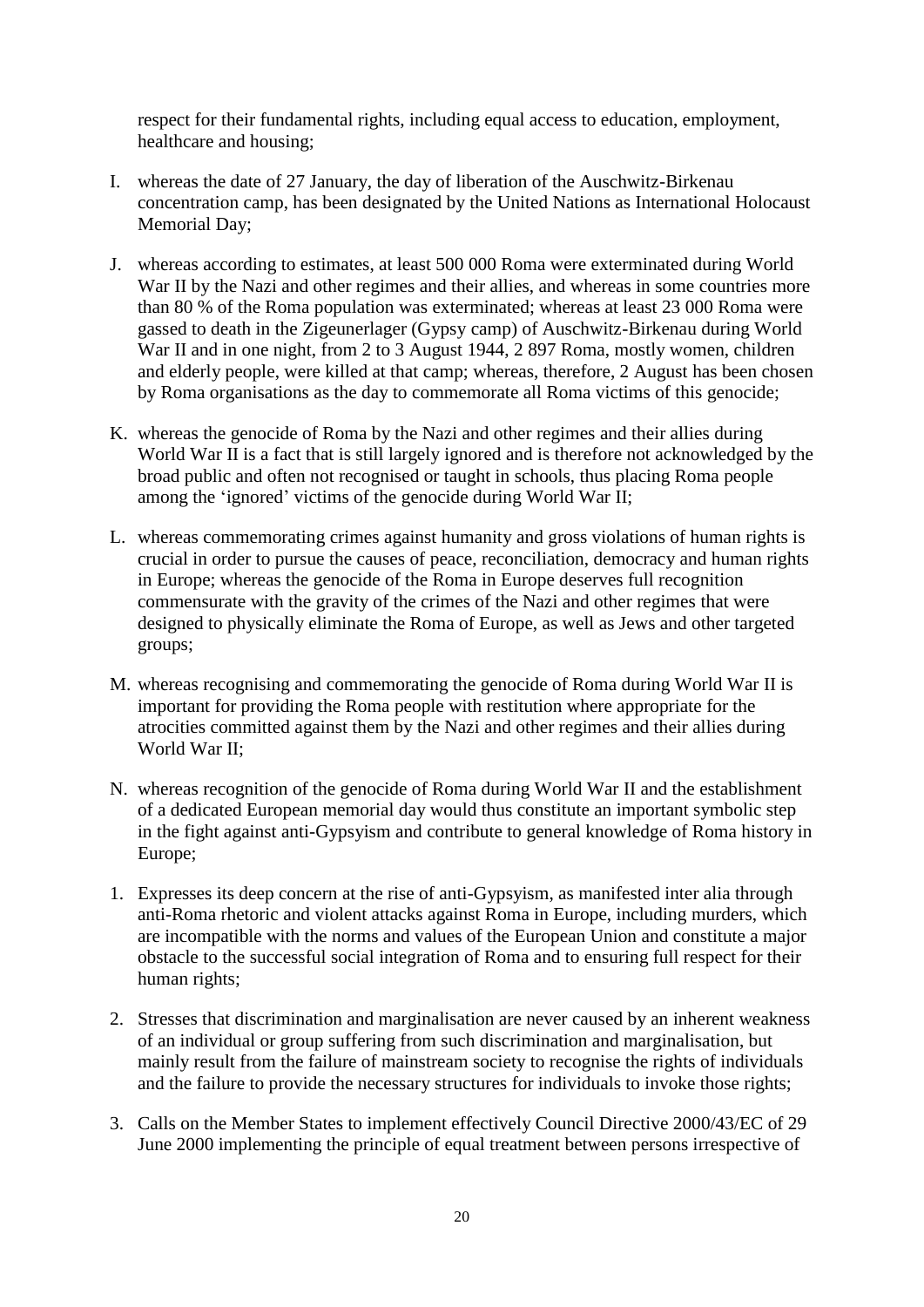racial or ethnic origin, in order to prevent and eliminate discrimination against Roma, in particular in employment, education and access to housing;

- 4. Underlines the need to combat anti-Gypsyism at every level and by every means, and stresses that this phenomenon is an especially persistent, violent, recurrent and commonplace form of racism; calls on the Member States to further strengthen the fight against anti-Gypsyism as part of their National Roma Integration Strategies promoting best practices;
- 5. Welcomes the involvement of the Roma communities and NGOs in the implementation of the National Roma Integration Strategies, and calls for their further involvement in the design, monitoring, evaluation and implementation of the NRIS;
- 6. Stresses the need to ensure that specific measures for women's rights and gender mainstreaming are included in the National Roma Integration Strategies (NRIS), and that assessment and annual monitoring take into account a women's rights and gender equality perspective in each section of the National Roma Integration Strategies;
- 7. Calls on the Member States and the Commission to consider children a priority when implementing the EU Framework for National Roma Strategies, and reiterates the importance of promoting equal access to housing, healthcare, education and dignified living conditions for Roma children;
- 8. Calls on the Member States to implement effectively Council Framework Decision 2008/913/JHA of 28 November 2008 on combating certain forms and expressions of racism and xenophobia by means of criminal law, in order to successfully combat anti-Gypsyism, anti-Roma rhetoric and violent attacks against Roma, as well as the condoning, denial and gross trivialisation of the genocide against Roma;
- 9. Recalls that Roma are part of Europe's culture and shared values, and therefore encourages the Member States and other European countries to address the history of Roma people through dialogue with citizens and young people, in particular the genocide of Roma during World War II;
- 10. Condemns utterly and without equivocation all forms of racism and discrimination faced by the Roma, and underlines the need for anti-Gypsyism to be effectively addressed if measures in other fields are to be effective;
- 11. Calls in this regard on the Commission to effectively monitor and assess Member States' compliance with the fundamental values of the EU; calls on the Commission to ensure that fundamental rights, democracy and the rule of law are respected in all Member States, to effectively monitor and assess Members States' compliance with those values, and to ensure that it responds to any systemic breaches which may occur;
- 12. Recognises solemnly, therefore, the historical fact of the genocide of Roma that took place during World War II;
- 13. Calls on the Member States to officially recognise this genocide and other forms of persecution of Roma such as deportation and internment that took place during World War II;